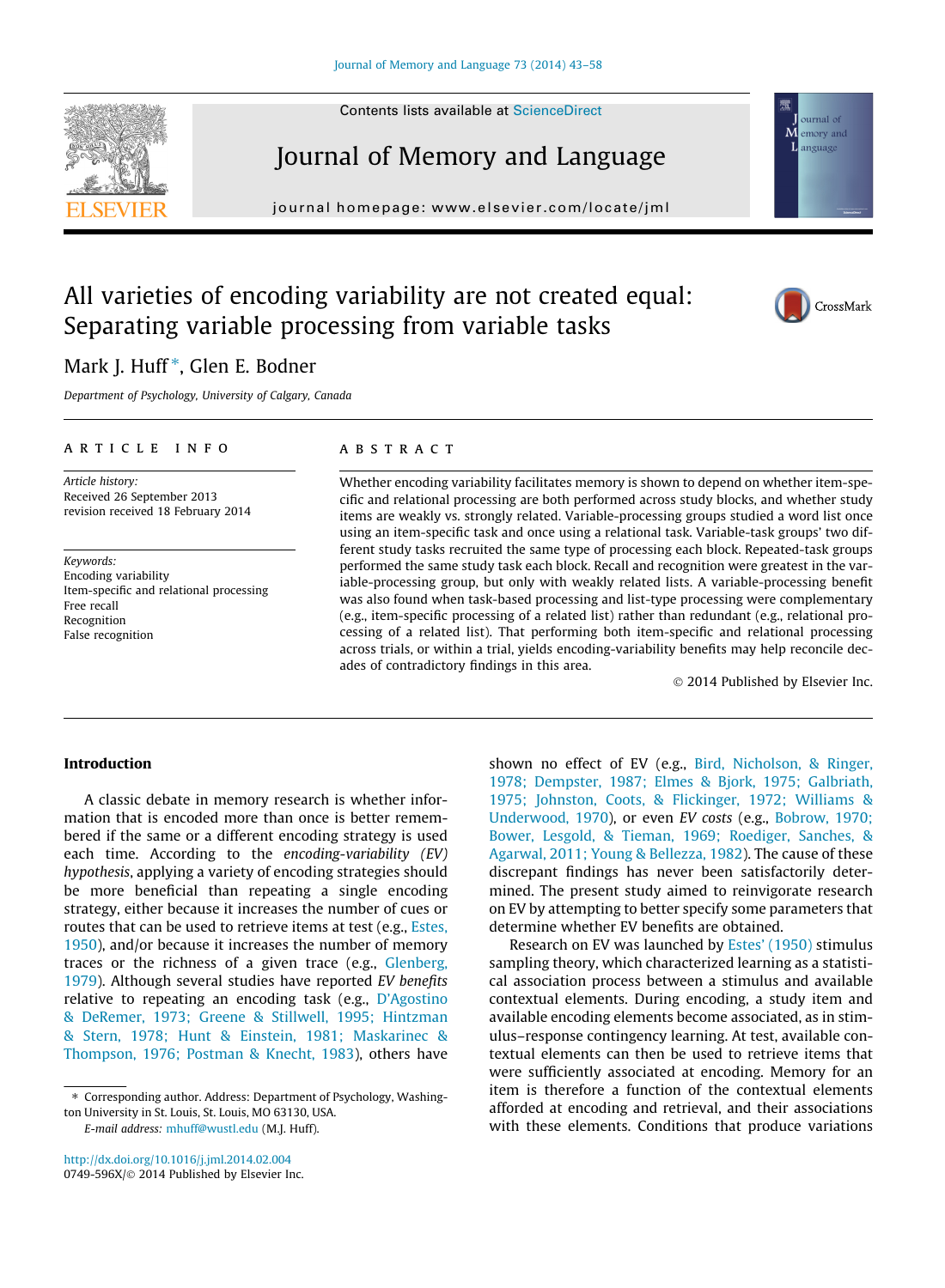in stimulus elements through EV increase the number of available associations at test, thus increasing the probability of successful retrieval relative to repeated encoding conditions (see also [Martin, 1968](#page-15-0)).

Other memory theories also predict EV effects. For example, [Melton \(1970\)](#page-15-0) suggested that the encoding context establishes retrieval routes that are then utilized during test. EV conditions presumably increase the number of available retrieval routes. In a similar vein, recursive reminding theory ([Hintzman, 1974, 2004](#page-14-0)) also predicts a memory advantage for variable conditions. Here, study items are mentally ''tagged'' during encoding. When items are repeated, participants are reminded of the initial tags but also form additional tags if the item repetition differs qualitatively from the original presentation. When repetitions do not differ, reminded tags become recursively embedded in memory, thus restricting their utility at retrieval relative to conditions with differing repetitions that produce a variety of tags. In summary, many theories predict EV benefits irrespective of whether study items are encoded with elements, retrieval routes, or tags.

The primary use of the EV hypothesis to date has been to account for the spacing effect – a memory advantage for items studied multiple times in a distributed rather than massed fashion (e.g., [Balota, Duchek, & Logan, 2007;](#page-14-0) [Cepeda, Pashler, Vul, Wixted, & Rohrer, 2006; Glenberg,](#page-14-0) [1977, 1979\)](#page-14-0). Spaced presentations lead participants to encode items in a variety of contexts, thereby increasing the number of possible contextual elements that can later serve as retrieval cues. In contrast, massed presentations direct participants to encode items in the same or similar contexts, resulting in a redundancy of encoded elements and the generation of fewer potential retrieval cues. In concert with the encoding specificity principle ([Tulving &](#page-15-0) [Thomson, 1973\)](#page-15-0), which emphasizes that memory benefits from similarities between cues present at study and test– increasing the number of study contexts should also increase the probability of a context match at test. In essence, conditions that maximize the availability of retrieval cues should also increase the probability of successful remembering.

The inconsistency of EV effects is likely partly attributable to prior studies having manipulated EV in very different ways. For example, [Gartman and Johnson \(1972;](#page-14-0) [Winograd & Geis, 1974](#page-14-0)) had participants study homographs twice that were either presented both times in the context of the same meaning (e.g., fangs-bat-vampire and dark-bat-cave) or in the context of different meanings (e.g., plate-bat-baseball and fangs-bat-vampire). Recall was greater when homographs were studied in the different meaning (i.e., variable) condition, demonstrating an EV benefit. In contrast, [Postman and Knecht \(1983\)](#page-15-0) presented to-be-remembered items in sentences. In the repeated condition, each word was presented three times in the same sentence whereas in the variable condition, the word was presented in three different sentences. Here EV did not benefit recall.

More pertinent to our study, the effects of EV have often been examined by varying the encoding tasks used to study a set of items, rather than varying the contexts in which items are studied. [Bird et al. \(1978\)](#page-14-0) had participants study a list of words over two study blocks. Participants either used the same or a different study task on each block. Recall was equivalent in the variable-task and repeated conditions, demonstrating that varying the task type between study blocks does not always yield an EV benefit. Using a similar design, [Young and Bellezza](#page-15-0) [\(1982\)](#page-15-0) found that recall was greater in the repeated condition–an EV cost. The authors attributed this cost to an interference process: The additional retrieval routes created through variable tasks interfered with each other at test. Young and Bellezza did not provide any direct evidence of interference, but conceded that ''the memory mechanisms relating encoding variability and recall performance have yet to be clearly specified'' (p. 556). Their statement holds, 30 years after.

Our study targets the possibility that EV benefits will typically occur only when qualitatively different types of processing are required on each study block. One well-documented processing distinction is between item-specific and relational processing ([Einstein & Hunt, 1980; Hunt &](#page-14-0) [Einstein, 1981; Hunt & McDaniel, 1993](#page-14-0); see [Glenberg,](#page-14-0) [1979](#page-14-0), for other distinctions). Item-specific processing occurs when tasks emphasize the unique characteristics of items over relative comparisons (e.g., rating items for pleasantness or mentally visualizing individual items). Relational processing occurs when tasks emphasize shared characteristics and relative comparisons among items (e.g., sorting items into categories or constructing narratives with items). At test, participants who had engaged in relational processing at encoding are more likely to organize their retrieval on the basis of item relations than those who had engaged in item-specific processing.

[Hunt and Einstein \(1981\)](#page-15-0) essentially found that combining item-specific and relational processing improved recall (see too [Einstein & Hunt, 1980\)](#page-14-0), though they did not interpret their findings as evidencing EV benefits, and their work has not been cited in this connection. Participants studied categorically related list items. In the relational task, study items were sorted into one of six category-labeled sets. In the item-specific task, study items were rated for pleasantness. In the single-task groups, items were studied once in either the item-specific or relational task. In the repeated-task groups, items were studied twice using the same item-specific or relational processing task each time. Their key group was the variable-processing group, who first studied the items using the item-specific task, and then studied the items again using the relational task (or vice versa). Free recall was highest in the variable-processing group, consistent with the EV hypothesis, and was lower and equal in the single-task and repeated-task groups. The authors argued that the relatively poor recall in the repeated-task groups was due to a redundancy in processing. That is, processing tasks completed twice encode less additional information than if different processing tasks were performed in each block.

In contrast, [Hunt and Einstein \(1981\)](#page-15-0) did not find that the combination of item-specific and relational processing maximized recognition. Instead, the item-specific repeated condition was equal to the variable-processing condition which, in turn, outperformed the relational repeated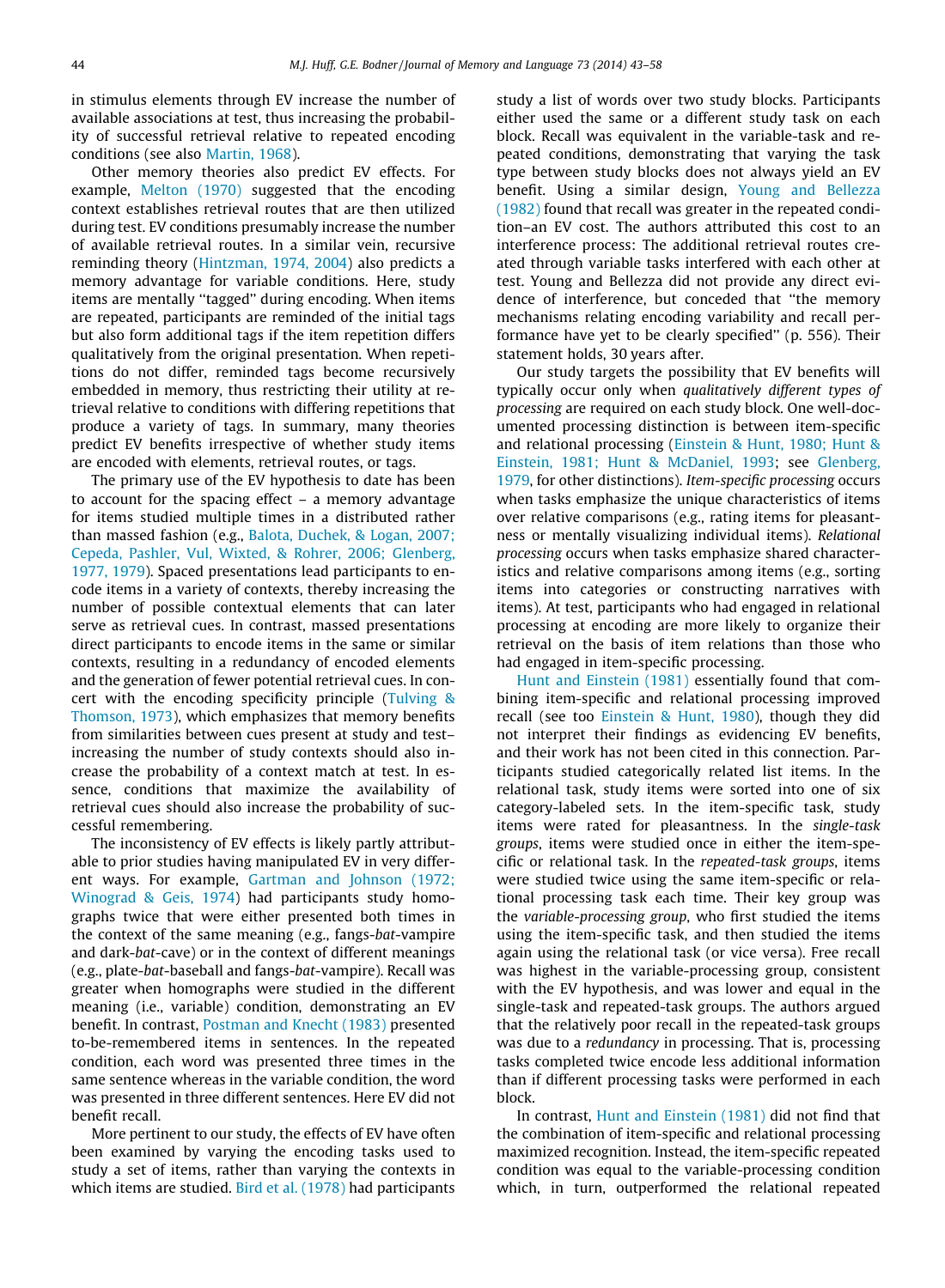condition. The equivalence between the item-specific repeated and variable-processing conditions was attributed to the recognition task's reliance on item-specific processing (see [Mandler, 1980](#page-15-0)), which benefited the former condition. However, recognition levels were near ceiling in their study, making it difficult to ascertain whether test type modulated EV benefits.

[Hunt and Einstein's \(1981\)](#page-15-0) variable-processing group completed two different study tasks, as was true of the variable-task conditions in [Young and Bellezza \(1982\)](#page-15-0) and [Bird et al. \(1978\),](#page-14-0) which did not produce EV benefits. Critically, however, Hunt and Einstein's variable-processing group performed two different tasks that required two different types of processing across study blocks (item-specific vs. relational). In contrast, Young and Bellezza's peg-word and narrative-construction tasks were both relational, and Bird et al.'s pleasantness-rating and active/passive-judgment tasks were both item specific. Therefore, tasks in the latter pair of studies may have resulted in redundant processing, consistent with [McDaniel and Masson's \(1985\)](#page-15-0) surmise that EV benefits are more likely under conditions that maximize variability (and thus minimize redundancy) between conditions.

There is additional evidence for the importance of distinguishing between variable-processing and variable-task conditions. For example, [Maskarinec and Thompson \(1976\)](#page-15-0) had participants study a list of words three times. Two of their tasks were item-specific in nature (rhyme task, syntax task) whereas the third task was relational (synonym task). Thus, variable processing was induced in this study across the three tasks in the EV condition, resulting in greater recall relative to a repeated condition.

In contrast, performing the same type of processing across blocks (e.g., two relational tasks) can even produce EV costs relative to repeating a task. [Bower et al. \(1969\)](#page-14-0) presented participants with sets of words in each of two study blocks. Participants were instructed to integrate the items in each set into a mental image – a relational-processing task. The composition of each set remained the same or changed across blocks, analogous to repeated and variable-task conditions, respectively. An EV cost was found both in recall and recognition, suggesting that repeating the same type of processing across blocks can impair memory. One explanation for this pattern comes from [Tulving \(1962, 1966\)](#page-15-0), who suggested that items studied in different contexts will be encoded into separate organizational structures. At retrieval, these structures have the potential to interfere with each other, resulting in a memory cost. Consistent with this claim, the contexts in which items were studied in Bower et al. varied across blocks, but the type of processing was held constant.

Reconciliation of discrepancies in the EV literature also has important applications such as educational settings. Learning assessments often depend upon a student's ability to successfully retrieve information from memory and therefore EV may provide a key method for improving retention (e.g., [McDaniel & Einstein, 1989](#page-15-0)). However, the mixed state of the EV literature at present makes it difficult to recommend EV as a pedagogical framework. By attempting to specify a set of conditions that determine whether EV benefits are obtained, we hope that our research will be of interest to researchers, educators, and students alike.

## Contributions of list-based processing

The effects of variable processing can also be assessed by varying whether encoding tasks are complementary or redundant with the type of processing that a study list's structure affords. [Hunt and Seta \(1984\)](#page-15-0) suggested that increasing the number of categorically related items in a study list increases relational processing. Consistent with this claim, the materials appropriate difficulty (MAD) framework ([McDaniel & Einstein, 1989](#page-15-0)) states that whether a given study task improves memory will depend on the correspondence in the processing afforded by the study task and by the study materials. Complimentary processing situations yield memory benefits because the processing afforded by the study task and by the study list are divergent (e.g., item-specific processing of a related list). Redundant processing situations do not yield memory benefits because the processing afforded by the study task and by the study list result in a high degree of overlap (e.g., relational processing of a related list). Although processing is quantitatively the same in the two cases, the qualitative processing contributions differ.

[McDaniel, Einstein, and Lollis \(1988\)](#page-15-0) provided evidence for the interaction between encoding tasks and study materials. Participants studied either a strongly related or weakly related list using an item-specific (pleasantness rating) or relational (category sorting) task. Strongly related list items were taken from highly concrete and specified categories and were assumed to sponsor relational processing. Weakly related list items were taken from broad ad hoc categories whose relations were not readily apparent (e.g., things that are green, things made of wood) and were assumed to sponsor item-specific processing. Complimentary processing produced higher recall than redundant processing, consistent with the MAD framework.

We suggest that the benefits of complimentary (vs. redundant) processing at the study task and study list levels can be characterized as an additional type of EV because both item-specific and relational processing are performed for items. If variable processing is critical for producing EV benefits it is even possible that the source of the afforded processing (i.e., the encoding task or the study materials) may not matter. Instead, performing qualitatively different types of processing either within a single exposure to items, or across more than one exposure, may both serve to achieve the same end, namely, an EV benefit.

## The present study

[Hunt and Einstein's \(1981\)](#page-15-0) evidence for EV benefits was suggestive, but they varied both the processing type and the task type simultaneously within their paradigm. To establish the importance of variable processing, we separated these two types of EV. In Experiment 1, participants studied the same set of items across two study blocks. In the first block, item-specific processing was induced either through mental-imagery (MI) or pleasantness-rating (PR)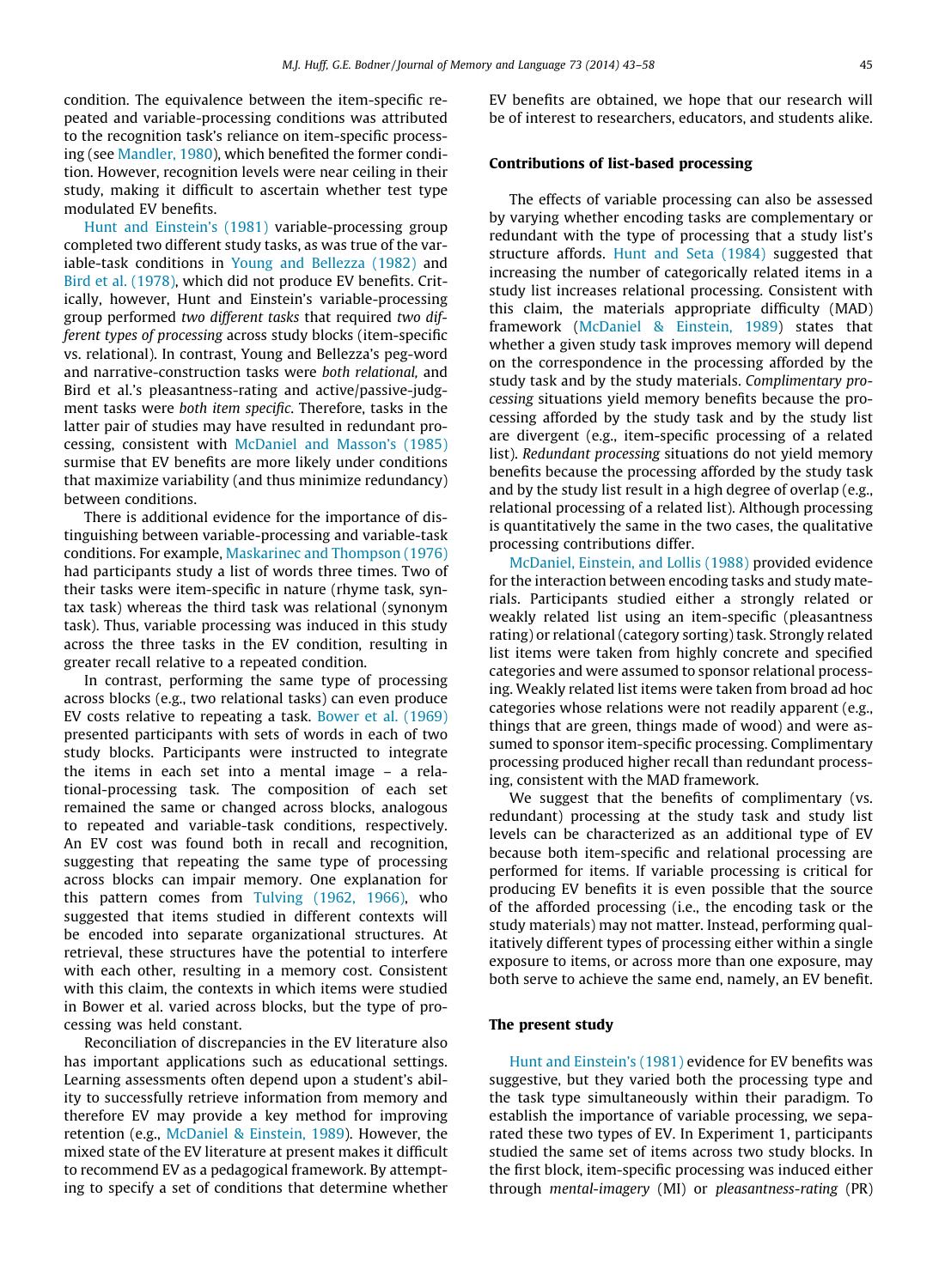<span id="page-3-0"></span>tasks, or relational processing was induced either through category-sorting (CS) or narrative-construction (NC) tasks (after [Hodge & Otani, 1996\)](#page-14-0). On the second block, the same words were studied again using either the same task as the first block (repeated-task groups), a different task that required the same type of processing (variable-task group), or a different task that required the other type of processing (variable-processing groups; see Table 1). Relative to the repeated-task group, the use of variable processing was expected to produce an EV benefit (as in Hunt & Einstein; [Maskarinec & Thompson, 1976](#page-15-0)), whereas use of variable tasks was not expected to produce an EV benefit (as in [Bird](#page-14-0) [et al., 1978; Bower et al., 1969; Young & Bellezza, 1982\)](#page-14-0).

Across Experiment 1A and 1B memory was evaluated using two different list types known to interact with item-specific vs. relational processing. Experiment 1A used strongly related lists in which study items were drawn from highly concrete and specified categories. Experiment 1B used weakly related lists in which study items were from broad, unspecified categories. Based on prior findings [\(Engelkamp, Biegelmann, & McDaniel, 1998; Hodge &](#page-14-0) [Otani, 1996; Hunt & Einstein, 1981; McDaniel, Einstein,](#page-14-0) [et al., 1988\)](#page-14-0), memory was expected to be better with under complimentary (vs. redundant) processing conditions. In this way, complimentary processing was expected to serve as a type of EV in which the processing afforded by the study task and list structure do not overlap.

Interactions between study task type and list type were expected to modulate EV benefits in the variable-processing group, such that strongly related lists might be less likely to produce EV benefits because they already foster relational processing ([Hodge & Otani, 1996;](#page-14-0) Hunt & Seta, 1984). To the extent that participants spontaneously notice and make use of the relations among items to help them encode related items, the relational task block in the variable-processing group may duplicate processing participants already engage in when studying related items [\(Engelkamp et al., 1998; Hunt & Einstein, 1981](#page-14-0)). If so, encoding via both a relational task and an item-specific task might provide no additional benefit over encoding via two item-specific tasks. By this reasoning, variable processing may not yield an EV benefit with strongly related lists (Experiment 1A), but should with weakly related lists (Experiment 1B) where relational processing is reduced.

Memory was assessed using both an initial free recall test and a subsequent recognition test, as in [Hunt and](#page-15-0) [Einstein \(1981\)](#page-15-0) and McDaniel, Einstein, et al. (1988). As covered earlier, Hunt and Einstein found evidence for a variable-processing benefit in recall but not in recognition. Free recall benefits from the clustering of related items at test, which relational processing promotes. In contrast, recognition tests typically present items in a random order that is not conducive to benefiting from increased organization afforded by relational processing, but instead is better served by item-specific processing [\(McDaniel, Waddill,](#page-15-0) [& Einstein, 1988](#page-15-0)). Because Hunt and Einstein's recognition rates were very high, however, it is unclear whether the equivalence between their item-specific repeated-task group and variable-processing group was due to EV being test dependent or due to a ceiling effect. Although recall and recognition tests are sensitive to different processing,

Study conditions in Experiments 1 and 2.

| Experiment/group/task(s)                          | Study Trial 1  | Study Trial 2 | n  |
|---------------------------------------------------|----------------|---------------|----|
| Experiments 1A and 1B<br>Repeated tasks           |                |               |    |
| $IS-IS$                                           | MI             | MI            | 16 |
| $IS-IS$                                           | PR             | PR            | 16 |
| REL-REL                                           | CS.            | CS.           | 16 |
| REL-REL                                           | <b>NC</b>      | <b>NC</b>     | 16 |
| Variable tasks                                    |                |               |    |
| $IS-IS$                                           | MI/PR          | PR/MI         | 16 |
| REL-REL                                           | CS/NC          | NC/CS         | 16 |
| Variable processing                               |                |               |    |
| IS-REL                                            | MI/CS          | CS/MI         | 16 |
| IS-REL                                            | MI/NC          | NC/MI         | 16 |
| IS-REL                                            | PR/CS          | CS/PR         | 16 |
| IS-REL                                            | PR/NC          | NC/PR         | 16 |
| Experiments 2A and 2B<br>Item-specific processing |                |               |    |
| IS.                                               | MI             |               | 16 |
| IS                                                | PR             |               | 16 |
| Relational processing                             |                |               |    |
| <b>REL</b>                                        | <b>CS</b>      |               | 16 |
| <b>REL</b>                                        | N <sub>C</sub> |               | 16 |
|                                                   |                |               |    |

Notes: Task order was counterbalanced across participants as denoted by a ''/''. Item-specific (IS) tasks were mental imagery (MI) and pleasantness ratings (PR). Relational (REL) tasks were category sorting (CS) and narrative construction (NC).

we expected that variable processing would yield benefits on both tests.

We also examined the effects of item-specific and relational processing on false memory–particularly false recognition (false recall rates were also measured but were expected to be quite low). [Hunt and Einstein's \(1981\)](#page-15-0) recognition test presented categorically related lures. False recognition of these lures was lower in the repeated item-specific group than in either the repeated relational group or the variable-processing group. Thus, the present study also isolated the effects of repeated, variable-task, and variable processing conditions on false memory errors. Item-specific tasks tend to reduce associative false memory errors, whereas relational tasks tend to inflate them [\(Huff & Bodner, 2013; Hunt, Smith, & Dunlap, 2011](#page-15-0)). False recognition was therefore expected to be reduced following item-specific (vs. relational) processing in Experiments 1A and 1B.

These predicted false recognition patterns provided a critical manipulation check regarding the item-specific vs. relational nature of our study tasks (see also [Hodge &](#page-14-0) [Otani, 1996](#page-14-0)). In addition, whereas variable-processing groups were expected to produce the highest levels of correct memory, repeated and variable-task groups performing item-specific (vs. relational) processing at study were expected produce the lowest levels of false memory ([Huff](#page-15-0) [& Bodner, 2013](#page-15-0)). Thus, a dissociative pattern was expected across correct and false recognition.

In Experiment 2, interactions between processing recruited by the study task type and study list type were further evaluated (after [McDaniel, Einstein, et al., 1988](#page-15-0)). Participants studied items once using one of the four Experiment 1 tasks with either strongly (Experiment 2A)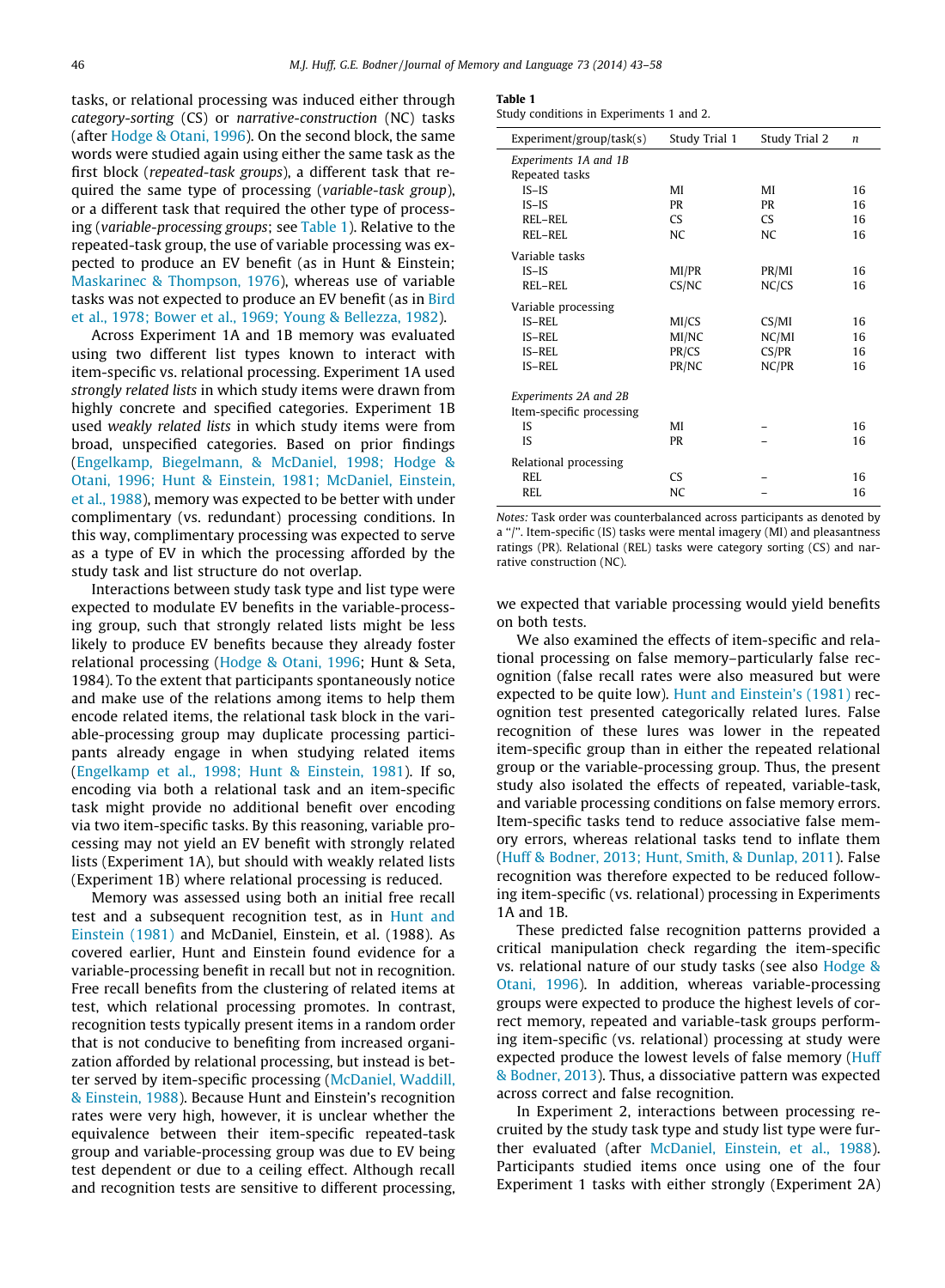or weakly (Experiment 2B) related lists. Experiment 2 was expected to replicate the complimentary processing benefits predicted in Experiment 1. In addition to providing a test of generality of this type of EV effect, the use of one study block facilitated comparisons to extant research. Based on prior studies (e.g., [Hodge & Otani, 1996; Hunt &](#page-14-0) [Einstein, 1981](#page-14-0); McDaniel, Einstein et al., 1988), a complimentary processing benefit was expected in Experiment 2A for item-specific (vs. relational) tasks, and in Experiment 2B for relational (vs. item-specific) tasks.

## Experiment 1A: Strongly related lists

Experiment 1A measured the effects of EV on recall and recognition using strongly related lists. Groups (see [Table 1](#page-3-0)) studied a list of words twice in blocked fashion. Repeated-task groups studied each list twice using the same study task each time (e.g., MI/MI, PR/PR). Variabletask groups studied each list twice using a different itemspecific or relational task each time (e.g., MI/PR, CS/NC). Variable-processing groups studied each list twice using an item-specific task once and a relational task once (e.g., MI/CS, PR/CS). Thus, in the variable-task groups only the study task varied across blocks, whereas in the variableprocessing groups, both the study task and the type of processing it required varied across blocks.

Experiment 1 also examined the possibility that a type of EV benefit might occur when the type of processing sponsored by a study task does not overlap with the type of processing sponsored by a list type ([McDaniel, Einstein, et al.,](#page-15-0) [1988\)](#page-15-0). Item-specific processing of strongly related lists should be less redundant than relational processing. If so, then performing two item-specific tasks (denoted IS–IS group) should produce a recall advantage relative to two relational tasks (denoted REL–REL group). For the same reason, recall might also be higher in the variable-processing groups (denoted IS–REL group) than in the REL–REL group.

False recognition was also expected to vary across the IS–IS, REL–REL, and IS–REL groups. Specifically, the IS–IS group was expected to show lower false recognition than the REL–REL group. Moreover, if a single item-specific task protects again false recognition even when a relational task is also performed, then the IS–REL group might be similar to the IS–IS group. If not, false recognition might be similar in the IS–REL and REL–REL groups.

#### Method

#### Participants

University of Calgary undergraduates participated for course credit ( $N = 160$ ). Participants reported complete fluency in the English language. They were randomly assigned to the repeated-task group, the variable-task group, or the variable-processing group (see [Table 1\)](#page-3-0). Four participants were replaced for not following task instructions.

#### **Materials**

Two sets of related lists were constructed. Each set contained exemplars from four [Battig and Montague \(1969\)](#page-14-0) categories (Set A = four-footed animals, tools, fruits, and birds; Set B = human body parts, kitchen utensils, furniture, and vegetables). The top 25 exemplars from each category were selected. The top 5 from each category served as critical lure items at test (cf. [Huff, Meade, & Hutchison,](#page-15-0) [2011\)](#page-15-0). The 80 study items were randomly ordered for each study trial for each participant (with the exception of the narrative construction task; see below). The set that was studied (vs. new) was counterbalanced across participants. The 120-item recognition test was composed of 40 studied list items (10 from each category, from list positions 1, 3, 5, 7, 10, 12, 14, 16, 18, and 20), 20 nonstudied critical items (5 from each category), 40 nonstudied list items (10 from each category from the same list positions), and 20 critical items from nonstudied control lists (5 from each category). The test list was randomized for each participant.

## Procedure

Participants were tested individually using a computer by an experimenter who remained present throughout the procedure. They were asked to study a list of words for an unspecified memory test. They were further instructed to read each word aloud prior to completing one of the four study tasks. The study tasks were modeled after [Hodge and Otani \(1996\)](#page-14-0), who found these tasks produced similar levels of recall and recognition. Words were presented one at a time on the screen (with the exception of the narrative construction task; see below). For the mental imagery (MI) task, participants were instructed to create a mental image of each word and to provide a vividness rating of their image using a 7-point scale (1 = least vivid,  $7 =$  most vivid). For the pleasantness rating (PR) task, they rated each word's pleasantness on a 7-point scale (1 = least pleasant,  $7 =$  most pleasant). For the category sorting  $(CS)$ task, they classified each word into one of the four categories listed on the screen. For the narrative construction (NC) task, five words were presented simultaneously on the screen and participants created a brief narrative silently to themselves using all five words. The five word sets were drawn at random (without replacement) from the 80 item list, but the same randomized order of these sets was then presented to all participants. Participants given the NC task also provided a vividness rating of their narrative using the MI task scale. The experimenter entered participants' verbal responses using a response box.

After the first study block participants did a 2-min arithmetic filler task. They then received the instructions for the second study task and performed the second study block. Study task order was counterbalanced across participants. After the second study block participants completed another 2-min arithmetic filler task. They then completed a 5-min free recall test with instruction to write down as many of the remembered studied words as possible on a sheet of paper. The recognition test followed immediately. Participants pressed ''old'' if the test item had been studied and ''new'' if the test item had not been studied, using labeled keys on a keyboard.

#### Results and discussion

The following conventions were used in the reported experiments. Results were significant at the  $p < .05$  level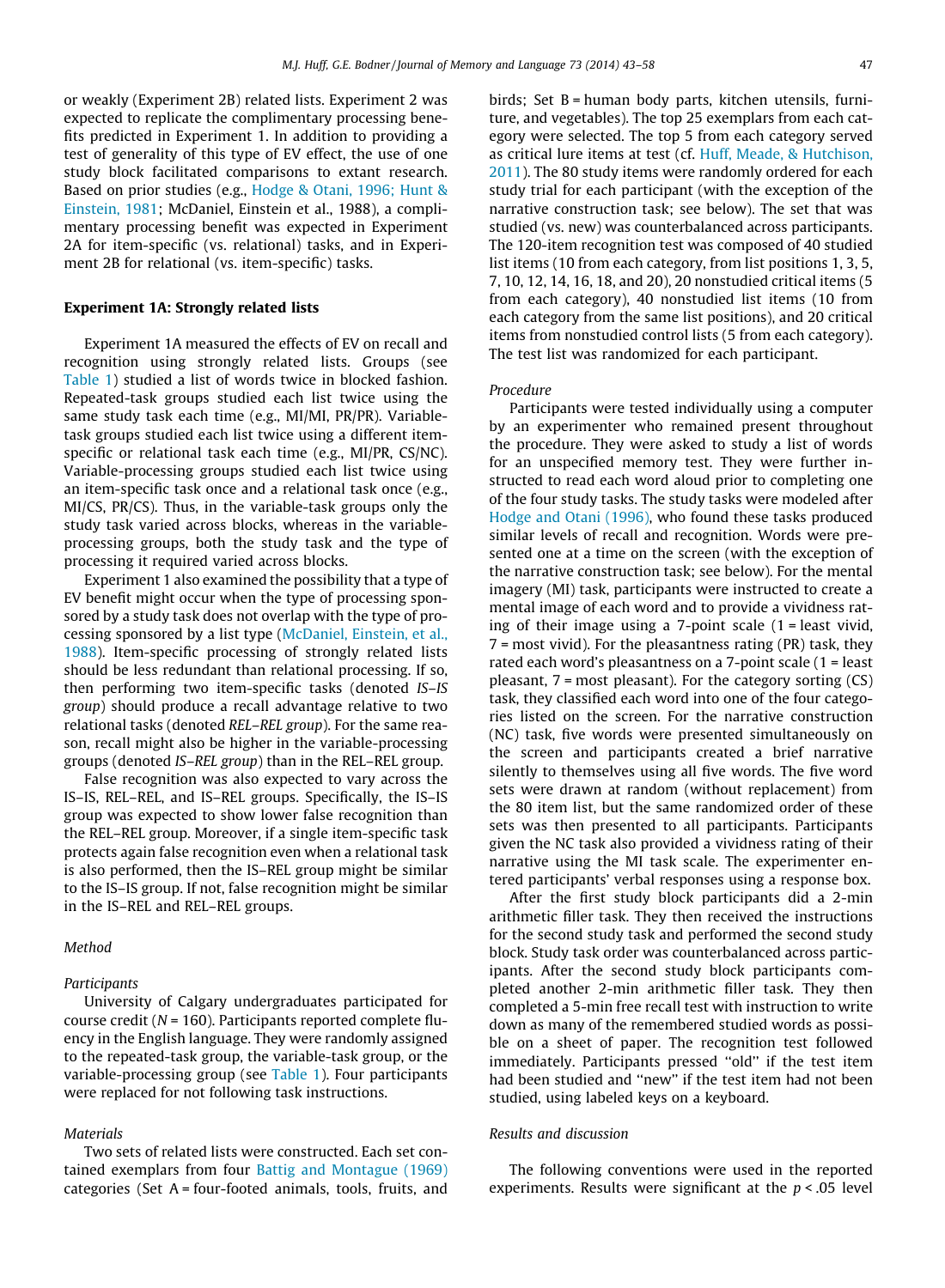<span id="page-5-0"></span>unless otherwise indicated. Effect sizes were calculated using partial-eta-squared  $(\eta_p^2)$  for ANOVAs and Cohen's d for t-tests. Study block order was not included as a factor because it did not produce significant effects in preliminary analyses. Memory differences for individual tasks within a condition were rare, therefore analyses collapsed across individual task combinations. Recall and recognition means at the individual task level for all item types within each condition are presented in Appendix A. Adjusted-ratio-of-clustering (ARC) scores in recall were also calculated and these data are reported and discussed in Appendix B.

## Free recall

Table 2 provides the mean proportion of correctly recalled items in the key conditions. Critical item and extra-list intrusions in recall were rare (see Appendix A) and were not analyzed.

Our first comparison examined whether correct recall differed across the repeated-task, variable-task, and variable-processing groups (.38 vs. .40 vs. .40); a one-way AN-OVA revealed no differences,  $F(2,157) = 1.00$ ,  $MSE = .01$ ,  $p = 0.37$ . Thus, with related lists, neither variable tasks nor variable processing produced an overall EV benefit. However, inspection of Table 2 suggested that recall of related lists was higher in the IS–IS groups (repeated task and variable task) than in the REL–REL groups (repeated task and variable task), consistent with a complimentary processing benefit [\(McDaniel, Einstein, et al., 1988\)](#page-15-0).

Two sets of analyses confirmed this pattern. First, recall was greater in the variable-task IS–IS group than in the variable-task REL–REL group  $(.44 \text{ vs. } .36)$ ,  $t(30) = 2.33$ ,  $SEM = .02, d = .85,$  demonstrating a complimentary processing benefit. Second, a pooled analysis revealed a recall difference across the pooled IS–IS group (repeated IS–IS and variable-task IS–IS), the pooled REL–REL group (repeated REL–REL and variable-task REL–REL), and the pooled IS–REL (i.e., variable-processing) group (.42 vs. .36 vs. .40),  $F(2, 157)$  = 4.83, MSE = .01,  $\eta_p^2$  = .06. Follow-up tests showed that recall was greater in the IS–IS group than the REL–REL group,  $t(94) = 2.70$ ,  $SEM = .01$ ,  $d = .56$ , and in the IS-REL group than the REL–REL group,  $t(110) = 2.40$ ,  $SEM = .02$ ,  $d = 0.46$ , once again showing a complimentary processing benefit. The IS–IS and IS–REL groups were equivalent,  $t$  < 1, demonstrating that performing item-specific processing twice on related lists was not more advantageous than performing variable processing. In sum, a form of EV benefit was found when study processing was complementary with study list type.

#### Correct recognition

Table 2 provides the mean recognition hit rates in the key conditions. Given the low false alarm rates to control items (Appendix A), only the hit rates were analyzed; analyses of d' yielded highly similar results. Hit rates were very high, as in [Hunt and Einstein \(1981\),](#page-15-0) yet unlike in recall, recognition differed across the repeated-task, variabletask, and variable-processing groups (.91 vs. .94 vs. .94),  $F(2, 157) = 5.00$ ,  $MSE = 0.004$ ,  $\eta_p^2 = .06$ . The hit rate was greater in both the variable-processing and variable-task groups than in the repeated-task group,  $t(126) = 2.77$ , SEM = .01,  $d = .49$ , and  $t(94) = 2.03$ , SEM = .01,  $d = .42$ , respectively. While near-ceiling hit rates prevent strong conclusions, these data may suggest that both variable processing and variable tasks can produce EV benefits. The variable-processing and variable-task group were equivalent,  $t < 1$ , but again, the near-ceiling hit rates make it unwise to overstate this null effect.

Complimentary processing between encoding tasks and study lists also benefited recognition. First, the variabletask IS–IS group outperformed the variable-task REL–REL group (.96 vs. .93),  $t(30) = 2.24$ ,  $SEM = .01$ ,  $d = .82$ . In the pooled analysis, correct recognition differed across the IS–IS, REL–REL, and IS–REL groups (.95 vs. .89 vs. .94),  $F(2, 157) = 12.17$ ,  $MSE = .004$ ,  $\eta_p^2 = .13$ . As in recall, the hit rate was greater in the IS–IS group than the REL–REL group,  $t(94) = 3.98$ , SEM = .01,  $d = .82$ , and was also greater in the IS-REL group than REL-REL group,  $t(110) = 4.26$ ,  $SEM = .01$ ,  $d = .81$ , but was equivalent (though again near ceiling) in the IS–IS and IS–REL groups,  $t < 1$ . Thus, performing an item-specific task on a strongly related list produced a complementary processing type of EV benefit in recognition, as was true in recall.

## Associative false recognition

Table 2 presents the mean proportions of falsely recognized critical items, which differed across the repeatedtask, variable-task, and variable-processing groups  $(.19 \text{ vs. } .25 \text{ vs. } .28), F(2,157) = 2.95, MSE = .04, p = .06,$  $\eta_p^2$  = .04. False recognition was greater in the variableprocessing group than in the repeated-task group,  $t(126) = 2.55$ , SEM = .02,  $d = .45$ , but was similar across the variable-task and repeated-task groups,  $t(94) = 1.36$ ,

Table 2

|  | Experiments 1A and 1B: mean (SD) proportion of recalled list items, correctly recognized list items (hits) and false alarms to critical items (CIs). |  |  |  |
|--|------------------------------------------------------------------------------------------------------------------------------------------------------|--|--|--|
|--|------------------------------------------------------------------------------------------------------------------------------------------------------|--|--|--|

| Group/tasks         | Correct recall |          | Recognition |            |           |            |
|---------------------|----------------|----------|-------------|------------|-----------|------------|
|                     | Exp. 1A        | Exp. 1B  | Exp. 1A     |            | Exp. 1B   |            |
|                     |                |          | Hits        | <b>CIs</b> | Hits      | <b>CIs</b> |
| Repeated tasks      | .38(.10)       | .36(.07) | .91(.08)    | .19(.17)   | .93(0.07) | .11(.10)   |
| $IS-IS$             | .40(.09)       | .36(.07) | .94(07)     | .15(0.16)  | .95(.05)  | .09(.09)   |
| REL-REL             | .36(.12)       | .36(.08) | .88(.08)    | .24(.17)   | .90(0.08) | .13(.10)   |
| Variable tasks      | .40(.10)       | .34(.08) | .94(0.04)   | .25(.25)   | .93(0.07) | .14(.16)   |
| $IS-IS$             | .44(.10)       | .36(.08) | .96(0.04)   | .14(0.16)  | .96(0.06) | .09(.08)   |
| REL-REL             | .36(.10)       | .33(.08) | .93(0.04)   | .36(.27)   | .90(0.07) | .19(.20)   |
| Variable processing |                |          |             |            |           |            |
| IS-REL              | .40(.08)       | .39(.08) | .94(.05)    | .28(.22)   | .95(.05)  | .13(.13)   |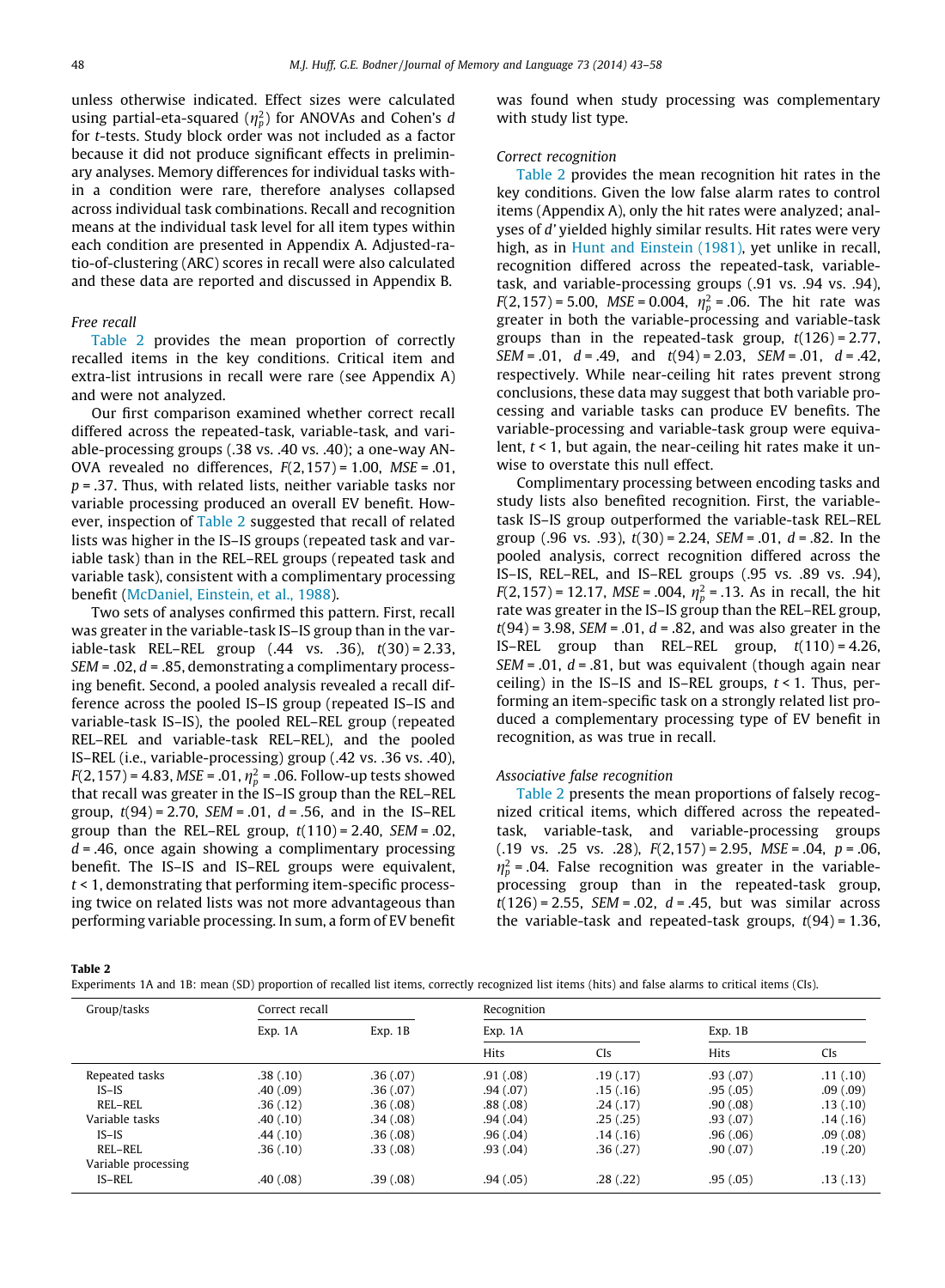$SEM = .04$ ,  $p = .18$ , and across the variable-processing and variable-task groups,  $t < 1$ . The next analyses qualify the latter nonsignificant effects.

Consistent with prior demonstrations that item-specific processing reduces associative false recognition (e.g., [Huff](#page-15-0) [& Bodner, 2013](#page-15-0)), false recognition occurred less than half as often in the variable-task IS–IS (vs. REL–REL) group  $(.14 \text{ vs. } .36)$ ,  $t(30) = 2.82$ ,  $SEM = .05$ ,  $d = 1.03$ . The pooled IS–IS, REL–REL, and IS–REL groups also differed in false recognition of critical items (.14 vs. .28 vs. .28),  $F(2, 157) = 7.58$ , MSE = .04  $\eta_p^2$  = .09. False recognition was lower in the IS–IS group than in either the REL–REL group  $(.14 \text{ vs. } .28)$ ,  $t(94) = 3.47$ ,  $SEM = .04$ ,  $d = .72$ , or the IS-REL group  $(.14 \text{ vs. } .28)$ ,  $t(110) = 3.66$ ,  $SEM = .04$ ,  $d = .70$ . This pattern replicates prior findings that relational processing increases associative false recognition (e.g., [Huff & Bodner,](#page-15-0) [2013; McCabe, Presmanes, Robertson, & Smith, 2004](#page-15-0)). False recognition was equivalent across the IS–REL and REL–REL groups (.28 vs. .28),  $t < 1$ ; thus Experiment 1A is the first to show that item-specific processing does not reduce associative false recognition if a relational task was also performed on the same items at study. Finally, and importantly, false recognition aligned with the expected pattern (i.e., relational > item-specific), supporting our claim that our two types of study tasks produced the expected type of processing (see also [Hodge & Otani, 1996\)](#page-14-0).

#### Summary

With strongly related lists, neither variable processing nor variable tasks produced an overall EV benefit on recall relative to repeated tasks. This was expected for variable processing, given that performing a relational task is redundant with the processing induced by related materials [\(McDaniel, Einstein, et al., 1988](#page-15-0)). In contrast, variable processing and variable tasks both produced EV benefits in recognition, though we acknowledge that these small effects may reflect a restricted range due to ceiling hit rates.

A key finding in both tasks was a complimentary processing benefit [\(McDaniel, Einstein, et al., 1988](#page-15-0)), reflecting a memory advantage when item-specific processing was performed on strongly related lists. These results provide evidence of an additional type of EV benefit: Variable processing induced by a non-redundant combination of study task and materials. This effect suggests that performing variable processing, rather than performing multiple study trials per se, may be a key to producing EV benefits, a possibility we further evaluate in Experiment 2.

## Experiment 1B: Weakly related lists

Experiment 1B was a replication of Experiment 1A using lists consisting of items from four broad, unspecified categories ([Hunt & Einstein, 1981; Van Overschelde, Raw](#page-15-0)[son, & Dunlosky, 2004\)](#page-15-0). The words on these lists were ostensibly unrelated unless the participant was provided with the category labels, and were certainly less obviously related than the Experiment 1A lists. Relational processing tasks should be less redundant with weakly related lists than with the related lists used in Experiment 1A, and were therefore expected to be more effective here. If so, then variable processing should generate an overall EV benefit relative to variable tasks.

With weakly related lists, relational processing should now benefit recall and recognition to the extent that these lists sponsor less relational processing than strongly related lists. Relational study tasks could be particularly advantageous for later recall of weakly related items, by providing an organizational structure for retrieval not provided by item-specific tasks. Alternatively, participants might continue to seek relations even among ostensibly unrelated list items. For instance, [Tulving \(1962, 1968\)](#page-15-0) suggested that participants organize information at study based on their idiosyncratic perceptions of order. If participants attempt to organize unrelated items then the complimentary processing benefits with strongly related lists in Experiment 1A might disappear.

#### Method

#### Participants

Additional University of Calgary undergraduates participated for course credit ( $N = 160$ ). They reported complete fluency in the English language. They were randomly assigned to the same groups tested in Experiment 1A. Two participants were replaced for not following task instructions. Experiments 1A and 1B were conducted during separate semesters.

#### Materials and procedure

The weakly related lists were modeled after those used in [Hunt and Einstein \(1981\)](#page-15-0) and [Van Overschelde et al.](#page-15-0) [\(2004\).](#page-15-0) Van Overschelde et al.'s norms did not contain enough items. Therefore, two new sets of weakly related lists were created, each containing four broad categories with 25 exemplars (Set A = liquids, things women wear, things in a kitchen, and things that are green; Set  $B =$  things that make noise, things made of wood, things that are soft, and things that are black). These exemplars were chosen based on ratings from 7 additional participants who rated how typical each item was for its category. The top five most typical exemplars were designated as critical lures at test to match Experiment 1A. The Experiment 1A procedure was used.

#### Results and discussion

#### Free recall

[Table 2](#page-5-0) provides the correct recall means. Unlike in Experiment 1A, a one-way ANOVA revealed a difference in recall across the repeated-task, variable-task, and variableprocessing groups (.36 vs. .34 vs. .39), F(2,157) = 3.94,  $MSE = .01$ ,  $\eta_p^2 = .05$ . Critically, the variable-processing group outperformed both the variable-task group,  $t(94) = 2.37$ ,  $SEM = .02$ ,  $d = .49$ , and the repeated-task group,  $t(126) =$ 2.21,  $SEM = .02$ ,  $d = .39$ ; the repeated-task and variable-task groups did not differ,  $t < 1$ . This pattern provides important new evidence that variable processing can produce an EV benefit.

We next examined whether a complimentary processing benefit occurred when relational processing was performed on weakly related lists. Contrary to this pattern,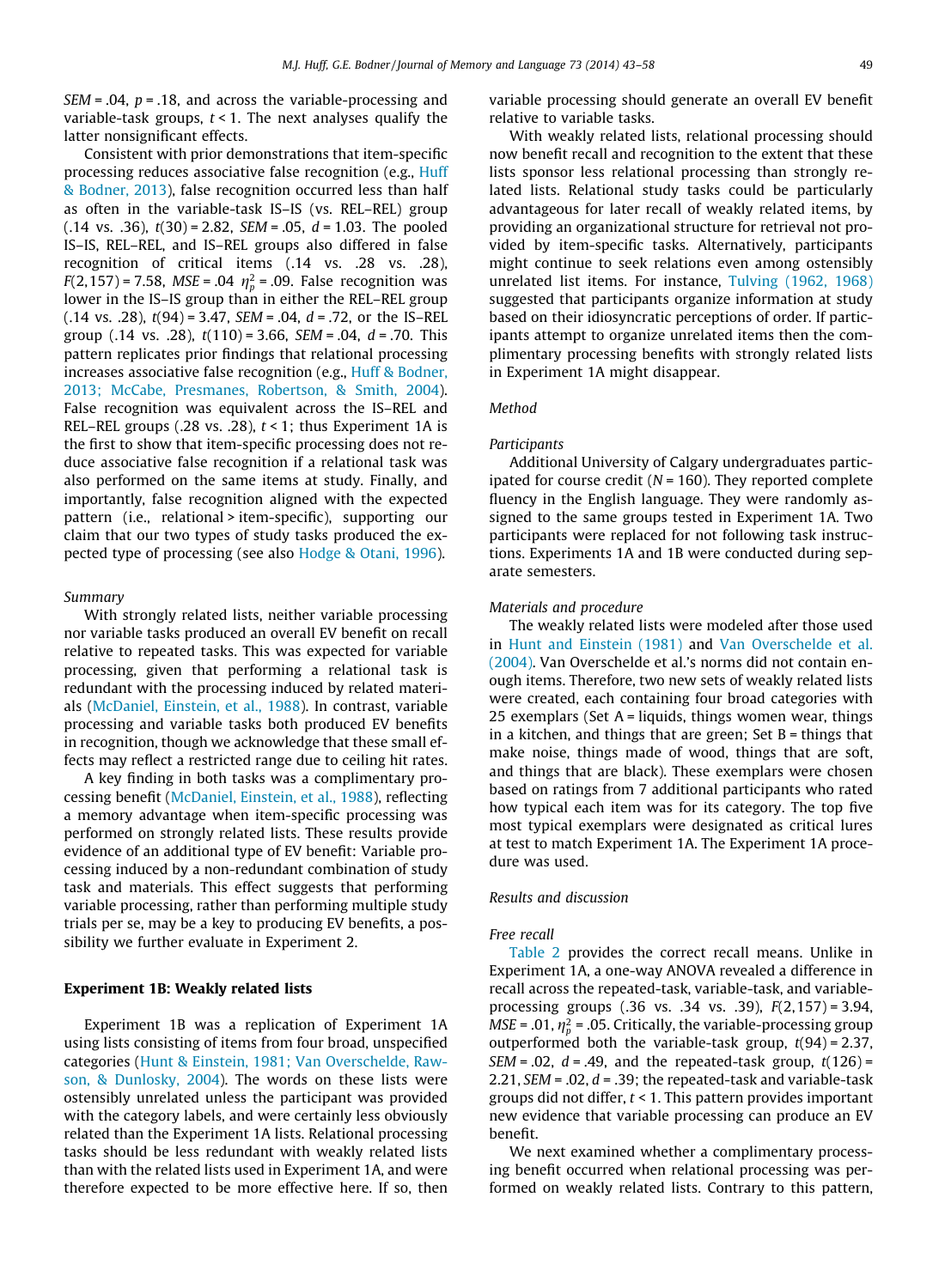<span id="page-7-0"></span>recall was equivalent in the variable-task IS–IS and variable-task REL–REL groups (.36 vs. .33),  $t < 1$ . The pooled analyses as reported in Experiment 1A were also conducted. Recall differed across the pooled IS–IS, REL–REL, and IS–REL (i.e., variable-processing) groups (.35 vs. .35 vs. .39),  $F(2, 157) = 4.14$ ,  $MSE = .01$ ,  $\eta_p^2 = .05$ . Confirming the EV benefit reported above, recall was greater in the IS–REL group than in either the IS–IS group,  $t(110) = 2.32$ ,  $SEM = .02$ ,  $d = .44$ , or the REL–REL group,  $t(110) = 2.44$ ,  $SEM = .02$ ,  $d = .47$ . The IS-IS and REL-REL groups were equivalent,  $t < 1$ .

In sum, the variable-processing group showed an EV benefit relative to the repeated-task and variable-task groups. Second, a complimentary processing benefit did not emerge with weakly related lists (cf. Experiment 1A; [McDaniel, Einstein, et al., 1988\)](#page-15-0).

#### Correct recognition

Table 3 reports the correct recognition means. Hit rates were again very high. Correct recognition differed across the repeated-task, variable-task and variable-processing groups (.93 vs. .93 vs. .95), F(2,157) = 3.66, MSE = .004,  $\eta_p^2$  = .05. Convergent with recall, recognition was greater in the variable-processing group than in either the repeated-task group,  $t(126) = 2.66$ ,  $SEM = .01$ ,  $d = .47$ , or the variable-task group,  $t(94) = 2.09$ ,  $SEM = .01$ ,  $d = .43$ . The repeated-task and variable-task groups were equal,  $t < 1$ . Thus, variable processing produced EV benefits in recall and recognition alike.

A complimentary processing benefit did not occur in recognition, as was true in recall. Contrary to this possibility, correct recognition was greater in the variable-task IS–IS group than in the variable-task REL–REL group (.96 vs.  $.90$ ),  $t(30) = 2.82$ ,  $SEM = .02$ ,  $d = 1.03$ . This result suggests that weakly related lists may sponsor relational (than item-specific) processing, either explicitly via subjective list organization during encoding (e.g., [Tulving, 1962](#page-15-0)), or perhaps via automatic spreading activation ([Anderson,](#page-14-0) [1983; Collins & Loftus, 1975\)](#page-14-0), as discussed later. In addition, given that recognition is sensitive to item-specific processing [\(Hunt & McDaniel, 1993; McDaniel, Waddill,](#page-15-0) [et al., 1988\)](#page-15-0), the variable-task IS–IS group may have benefited from this sensitivity (i.e., transfer-appropriate processing; [Morris, Bransford, & Franks, 1977](#page-15-0)).

In the pooled analyses, the IS–IS, REL–REL, and IS–REL groups differed (.95 vs. .90 vs. .95), F(2,157) = 14.35,  $MSE = .003$ ,  $\eta_p^2 = .16$ . Recognition was greater in the

IS–REL group than REL–REL group,  $t(110) = 4.71$ ,  $SEM = .01$ ,  $d = .90$ , and was greater in the IS-IS group than the REL–REL group,  $t(94) = 4.02$ ,  $SEM = .01$ ,  $d = .83$ , but recognition was once again similar but at ceiling in the IS–REL and IS–IS groups,  $t < 1$ , rendering this null difference moot.

## Associative false recognition

[Table A4](#page-13-0) provides the mean false recognition rates for critical items. As expected, weakly related lists generated less false recognition than strongly related lists, hence false recognition was equivalent across the repeated-task, variable-task, and variable-processing groups (.11 vs. .14 vs. .13),  $F(2,157) = 1.18$ ,  $MSE = .02$ ,  $p = .31$ . False recognition was somewhat lower in the variable-task IS–IS group than in the variable-task REL–REL group (.09 vs. .19), but this difference was marginal,  $t(30) = 1.75$ ,  $SEM = .04$ ,  $p = .09$ ,  $d = .64$ . Pooled analyses were also conducted. False recognition differed across the IS–IS, REL–REL, and IS–REL groups  $(.09 \text{ vs. } .15 \text{ vs. } .13)$ ,  $F(2,157) = 3.14$ ,  $MSE = .02$ ,  $\eta_p^2$  = .04. False recognition was lower in the IS–IS group than in either the REL–REL group,  $t(94) = 2.43$ , SEM = .02,  $d = .50$ , or the IS-REL group,  $t(110) = 2.17$ ,  $SEM = .02$ ,  $d = .41$ . The REL–REL and IS–REL groups were equivalent,  $t < 1$ , replicating Experiment 1A. Completing a single relational task increased false recognition such that performing item-specific processing failed to protect participants from this memory illusion at test.

#### Summary

With weakly related lists, variable processing produced EV benefits – in both recall and recognition – relative to both variable tasks and repeated tasks. These EV benefits were also found when the variable-processing (i.e., IS–REL) group was compared to the pooled IS–IS and REL–REL groups. As discussed below, the pattern across Experiments 1A and 1B shows that study list type modulates a subset of EV effects. In contrast to Experiment 1A, a complimentary processing benefit did not occur with weakly related lists. Recall was equivalent following relational and item-specific tasks, and recognition was actually greater following item-specific tasks. Thus, weakly related lists may continue to sponsor relational processing, making relational processing tasks redundant. This possibility is discussed further in the General Discussion.

Table 3

Experiments 2A and 2B: mean (SD) proportion of recalled list items, correctly recognized list items (hits) and false alarms to critical items (CIs).

| Group/task               | Correct recall |          | Recognition |            |           |            |  |  |
|--------------------------|----------------|----------|-------------|------------|-----------|------------|--|--|
|                          | Exp. 1A        | Exp. 1B  | Exp. 1A     |            | Exp. 1B   |            |  |  |
|                          |                |          | Hits        | <b>CIs</b> | Hits      | <b>CIs</b> |  |  |
| Item-specific processing |                |          |             |            |           |            |  |  |
| Mental imagery           | .37(.10)       | .25(.08) | .93(0.05)   | .15(.10)   | .89(.08)  | .12(.09)   |  |  |
| Pleasantness rating      | .29(.09)       | .24(.08) | .87(0.14)   | .24(.16)   | .85(0.14) | .12(.10)   |  |  |
| Relational processing    |                |          |             |            |           |            |  |  |
| Category sorting         | .28(.06)       | .31(.06) | .83(.10)    | .28(.18)   | .88(.08)  | .24(.22)   |  |  |
| Narrative construction   | .27(.09)       | .22(.12) | .82(.11)    | .26(.17)   | .78(.16)  | .31(.23)   |  |  |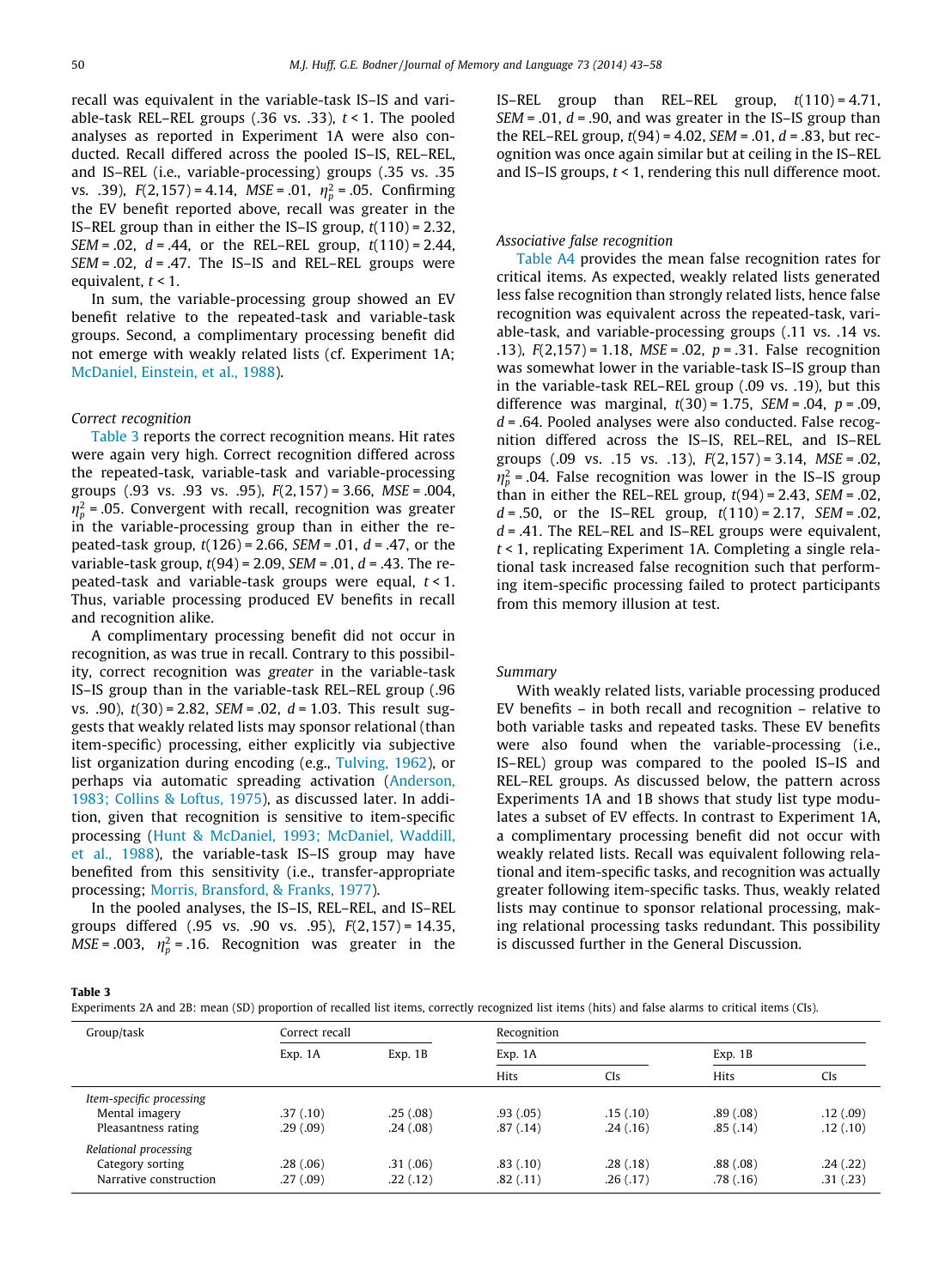#### Experiment 2A: Strongly related lists

Experiment 2 further evaluated the benefits of complimentary processing across study task and study list, which we suggest is a type of EV. Although Experiment 1A found a benefit when an item-specific task was combined with a strongly related list, the reciprocal pattern was not found in Experiment 1B when a relational task was combined with a weakly related list. In Experiment 1, participants studied lists over two blocks, making it unclear whether the complimentary benefits in Experiment 1A were solely attributable to the type of processing completed or were also influenced by the occurrence of a second study block. In Experiment 2 we therefore used a single study block to evaluate the interaction between task and list type. Experiment 2A was similar to Experiment 1A but with only one study block. With strongly related lists, recall and correct recognition were expected to be greater following item-specific (vs. relational) tasks, whereas false recognition was expected to be lower following item-specific (vs. relational) tasks (i.e., a mirror-effect pattern).

#### Method

Additional University of Calgary undergraduates participated for course credit ( $N = 64$ ). They reported complete fluency in the English language. They were randomly assigned to one of the four study tasks (see [Table 1\)](#page-3-0). The experiment was identical to Experiment 1A except participants studied the list of words only once using one of the four tasks.

## Results and discussion

## Free recall

[Table 3](#page-7-0) provides the correct recall means. We first examined whether recall could be pooled across the two item-specific tasks, and across the two relational tasks, toward an overall analysis of processing type. Recall was equivalent in the CS and NC relational tasks (.28 vs. .27),  $t$  < 1, but was greater in the MI (vs. PR) item-specific task  $(.37 \text{ vs. } .29), t(30) = 2.02, SEM = .03, p = .05, d = .74, preclude$ ing the pooling of tasks within each processing type. Instead, a significant one-way ANOVA on recall across the four tasks justified comparing the remaining task pairs,  $F(3, 60) = 3.61$ ,  $MSE = .01$ ,  $\eta_p^2 = .15$ . Evidencing a complimentary processing benefit, recall was greater in the IS MI task than in either the REL CS task (.37 vs. .28),  $t(30) = 2.58$ , SEM = .03,  $d = .94$ , or the REL NC task (.37 vs. .27),  $t(30)$  = 2.56, SEM = .03,  $d$  = .93, consistent with Experiment 1A. However, the IS PR task did not differ from either the REL CS task (.29 vs. .28),  $t < 1$ , or the REL NC task (.29 vs. .27),  $t < 1$ . Thus a complimentary processing benefit occurred for the MI task but not for the PR task.

#### Correct recognition

For consistency with our recall analyses, the correct recognition means ([Table 3](#page-7-0)) were not pooled across tasks within a given processing type. Recognition was equivalent between the REL CS and REL NC tasks  $(.83 \text{ vs. } .82)$ ,  $t < 1$ , but marginally greater between the IS MI than the IS PR tasks  $(.93 \text{ vs. } .87), t(30) = 1.77, \text{ SEM} = .03, p = .09, d = .65. \text{ Thus}$ means were not pooled across processing type. A significant one-way ANOVA justified the remaining pairwise comparisons,  $F(3,60) = 3.96$ ,  $MSE = .01$ ,  $\eta_p^2 = .17$ . As was true of recall, a complimentary processing benefit occurred only for the MI item-specific task. Specifically, recognition after the IS MI task was greater than in either the REL CS task (.93 vs. .83),  $t(30) = 3.81$ ,  $SEM = .03$ ,  $d = 1.39$ , or the REL NC task  $(.93 \text{ vs. } .82)$ ,  $t(30) = 3.80$ ,  $SEM = .03$ ,  $d = 1.39$ . In contrast, recognition after the IS PR task was similar to both the REL CS task (.87 vs. .83),  $t < 1$ , and the REL NC task  $(.87 \text{ vs. } .82), t(30) = 1.10, \text{ SEM} = .03, p = .28.$ 

#### Associative false recognition

Mirroring recall and correct recognition, false recognition [\(Table 3\)](#page-7-0) was lower in the MI than PR item-specific task  $(.15 \text{ vs. } .24)$ ,  $t(30) = 2.05$ ,  $SEM = .04$ ,  $p = .05$ ,  $d = .75$ , but was similar in the CS and NC relational tasks (.28 vs. .26),  $t < 1$ . Further mirroring recall and correct recognition, false recognition was lower after the IS MI task than after the REL CS task  $(.15 \text{ vs. } .28)$ ,  $t(30) = 2.75$ ,  $SEM = .05$ ,  $d = 1.00$ , or the REL NC task  $(.15 \text{ vs. } .26)$ ,  $t(30) = 2.26$ ,  $SEM = .05$ ,  $d = .83$ . In contrast, false recognition after the IS PR task was similar to both the REL CS task (.24 vs. .28) and the REL NC task (.24 vs. .28), ts < 1. Though consistent across recall, correct recognition, and false recognition, the dissociation between the two item-specific tasks was unexpected given their similarity across two study blocks in Experiment 1A.

#### Summary

Experiment 2A provided mixed evidence for a complimentary processing benefit when an item-specific task was used to study a strongly related list. This form of EV benefit occurred with the MI task but not with the PR task. The MI task may have been more effective at sponsoring item-specific processing. Consistent with this possibility, the MI task reduced false recognition relative to the two relational tasks, but the PR task did not. The latter result is perhaps not surprising given that this task sometimes decreases false recognition [\(Huff & Bodner, 2013](#page-15-0)) and sometimes increases it ([Toglia, Neushatz, & Goodwin,](#page-15-0) [1999\)](#page-15-0), depending on the comparison group used (see [Hunt](#page-15-0) [et al., 2011](#page-15-0)). On the other hand, the IS–IS group produced both a complimentary processing benefit and reduced false recognition relative to the REL–REL group. The pattern across Experiments 1A and 2A suggests that MI and PR both sponsor item-specific processing, but the PR task may need to be performed twice to match the level obtained using the MI task.

#### Experiment 2B: Weakly related lists

Experiment 2B replicated Experiment 2A using weakly related lists. The key question was whether relational (vs. item-specific) tasks would produce a complimentary processing benefit with weakly related lists (cf. Experiment 1B).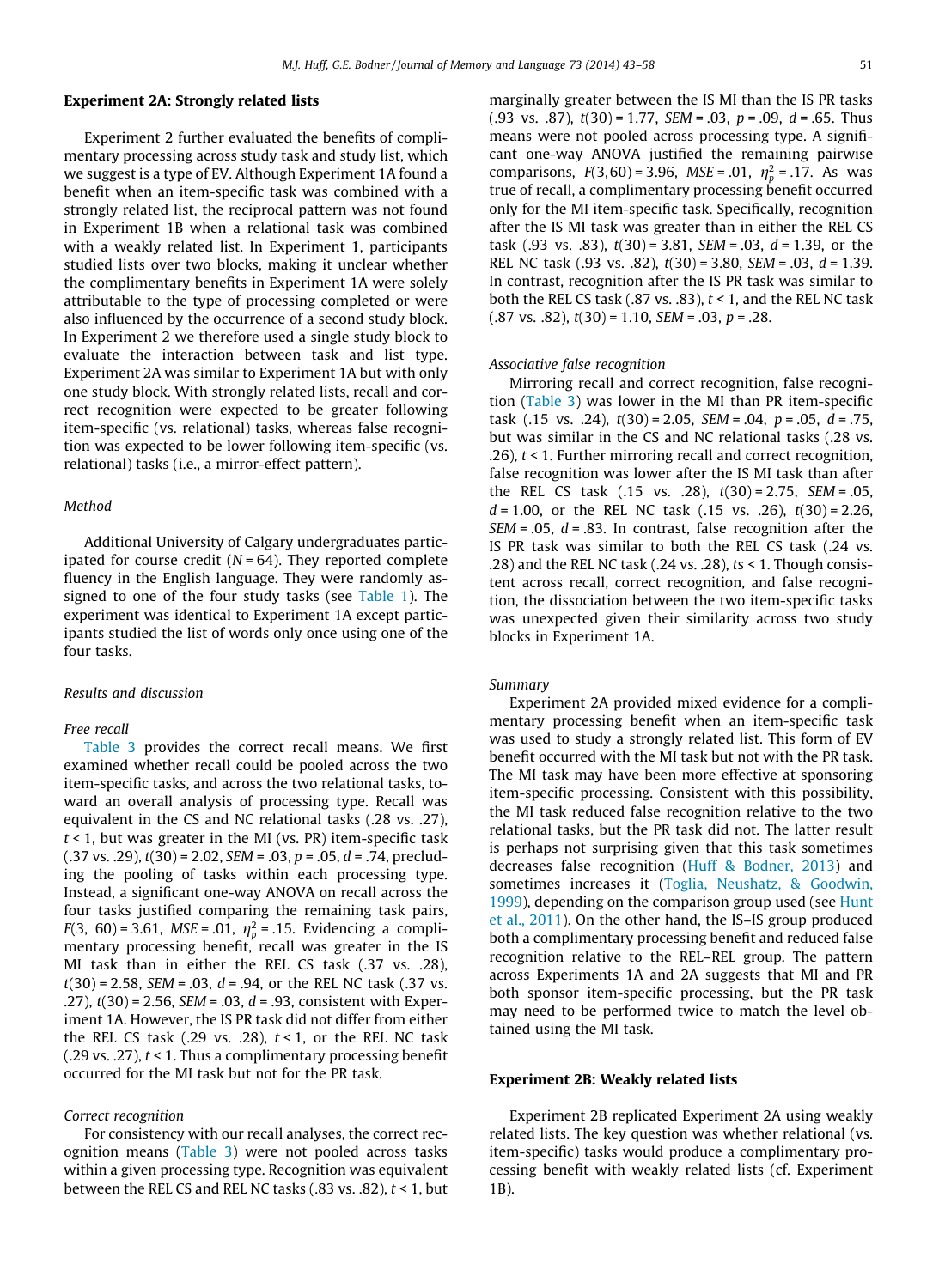## Method

Additional University of Calgary undergraduates participated for course credit ( $N = 64$ ), and were randomly assigned to one of the four study tasks (see [Table 1\)](#page-3-0). Two participants were replaced for not following test instructions. The experiment was identical to Experiment 1B except participants studied the list of words only once using one of the four tasks. Experiments 2A and 2B were conducted in separate semesters.

#### Results and discussion

## Free recall

[Table 3](#page-7-0) reports the correct recall means. We first examined whether the two item-specific tasks, and the two relational tasks, could each be pooled. Recall was greater in the CS task than the NC task  $(.31 \text{ vs. } .22)$ ,  $t(30) = 2.69$ ,  $SEM = .02$ ,  $d = .98$ , but was equivalent between the MI and PR tasks (.25 vs. .24),  $t < 1$ . Tasks were therefore not pooled by processing type as in Experiment 2A. Instead, given the significant one-way ANOVA,  $F(3,60) = 3.12$ , *MSE* = .01,  $\eta_p^2$  = .14, the remaining pairs of tasks were compared. As in Experiment 2A, a complimentary processing benefit occurred for one of the two relational tasks. Recall was greater after the REL CS task than after either the IS MI task (.31 vs. .25),  $t(30) = 2.32$ ,  $SEM = .02$ ,  $d = .85$ , or the IS PR task (.31 vs. .24),  $t(30)$  = 2.92, *SEM* = .02,  $d$  = 1.07. However, the REL NC task did not differ from either the IS MI task (.22 vs. .25),  $t < 1$ , or the IS PR task (.22 vs. .24),  $t < 1$ . Thus, only the CS task produced a complimentary processing benefit.

## Correct recognition

Correct recognition (see [Table 3\)](#page-7-0) was greater after the CS than the NC task (.88 vs. .78),  $t(30) = 2.43$ ,  $SEM = .03$ ,  $d = .89$ , and equivalent after the IS and PR tasks (.89 vs. .85),  $t < 1$ . The remaining task pairs were compared given a significant one-way ANOVA,  $F(3,60) = 3.01$ ,  $MSE = .01$ ,  $\eta_p^2$  = .13. The only significant difference was between the IS MI and REL NC tasks  $(.89 \text{ vs. } .78)$ ,  $t(30) = 2.56$ , SEM = .03,  $d = .93$  (remaining ts < 1.43,  $ps > .16$ ). Thus the relational tasks did not display a complimentary processing benefit in recognition, unlike in recall.

## Associative false recognition

False recognition (see [Table 3\)](#page-7-0) was equivalent following the MI and PR item-specific tasks  $(.12 \text{ vs. } .12)$ ,  $t < 1$ , and following the CS and NC relational tasks  $(.24 \text{ vs. } .31)$ ,  $t < 1$ . False recognition was also lower after the IS MI task relative to both the REL CS task  $(.12 \text{ vs. } .24)$ ,  $t(30) = 2.10$ ,  $SEM = .03$ ,  $d = .77$ , and the REL NC task  $(.12 \text{ vs. } .31)$ ,  $t(30)$  = 2.80, SEM = .03,  $d$  = 1.02. False recognition was marginally lower after the IS PR task relative to the REL CS task  $(.12 \text{ vs. } .24), t(30) = 1.72, \text{ SEM} = .04, p = .10, d = .63, but sig$ nificantly lower than after the REL NC task (.12 vs. .31),  $t(30) = 2.92$ , SEM = .03,  $d = 1.07$ , consistent with the processing expectations of the tasks.

#### Summary

Experiment 2B provided little evidence of a complimentary processing benefit when a relational task was performed on weakly related items. Here, this evidence was restricted to recall and only for the CS task. In recognition, the REL NC task resulted in worse recognition than itemspecific tasks, suggesting the NC task may sponsor less relational processing than the CS task. On the other hand, false recognition was equivalent following the NC and CS tasks, suggesting the two sponsored equivalent relational processing. Interestingly, the repeated-task NC–NC group in Experiment 1B produced the same pattern: Lower correct recognition but equivalent false recognition to the repeated-task CS–CS group.

#### General discussion

Our study provides several new insights into the ingredients that can produce EV benefits in recall and recognition. By implementing [Hunt and Einstein's \(1981\)](#page-15-0) distinction between item-specific and relational processing, the effects of two types of EV were separated and evaluated across two study trials in Experiment 1. With strongly related lists (Experiment 1A), neither variabletask nor variable-processing groups produced an overall EV benefit in recall relative to a repeated-task group, but both groups showed EV benefits in recognition. With weakly related lists (Experiment 1B), in contrast, EV benefits emerged in both recall and recognition, but importantly, only in the variable-processing groups.

A third type of EV was also identified based on complimentary processing–that memory can benefit when the type of processing required by a study task does not overlap much with the type of processing normally sponsored by a given type of list ([McDaniel, Einstein, et al., 1988](#page-15-0)). Based on the MAD framework [\(McDaniel & Einstein,](#page-15-0) [1989](#page-15-0)), EV benefits might be expected when related lists receive item-specific processing (Experiments 1A and 2A), and when unrelated lists receive relational processing (Experiments 1B and 2B). We often (but not always) obtained such complimentary processing benefits. With strongly related lists, item-specific tasks produced this benefit relative to relational tasks in Experiment 1A, but only the MI task showed this benefit in Experiment 2A. With weakly related lists, the pattern was less consistent. Relational tasks did not produce this benefit relative to item-specific tasks in Experiment 1B, and only the relational CS task showed this benefit and only in recall in Experiment 2B.

We also examined the influence of item-specific and relational tasks on associative false recognition. As others have found (e.g., [Hunt & Einstein, 1981\)](#page-15-0), false recognition was lower following item-specific (vs. relational) tasks. Further, completing item-specific (vs. relational) tasks in both blocks maximally reduced false recognition, irrespective of whether the same (repeated-task) or different (variable-task) item-specific task was performed. These patterns provide converging evidence that our item-specific and relational tasks generally sponsored their expected type of processing. Of note, false recognition was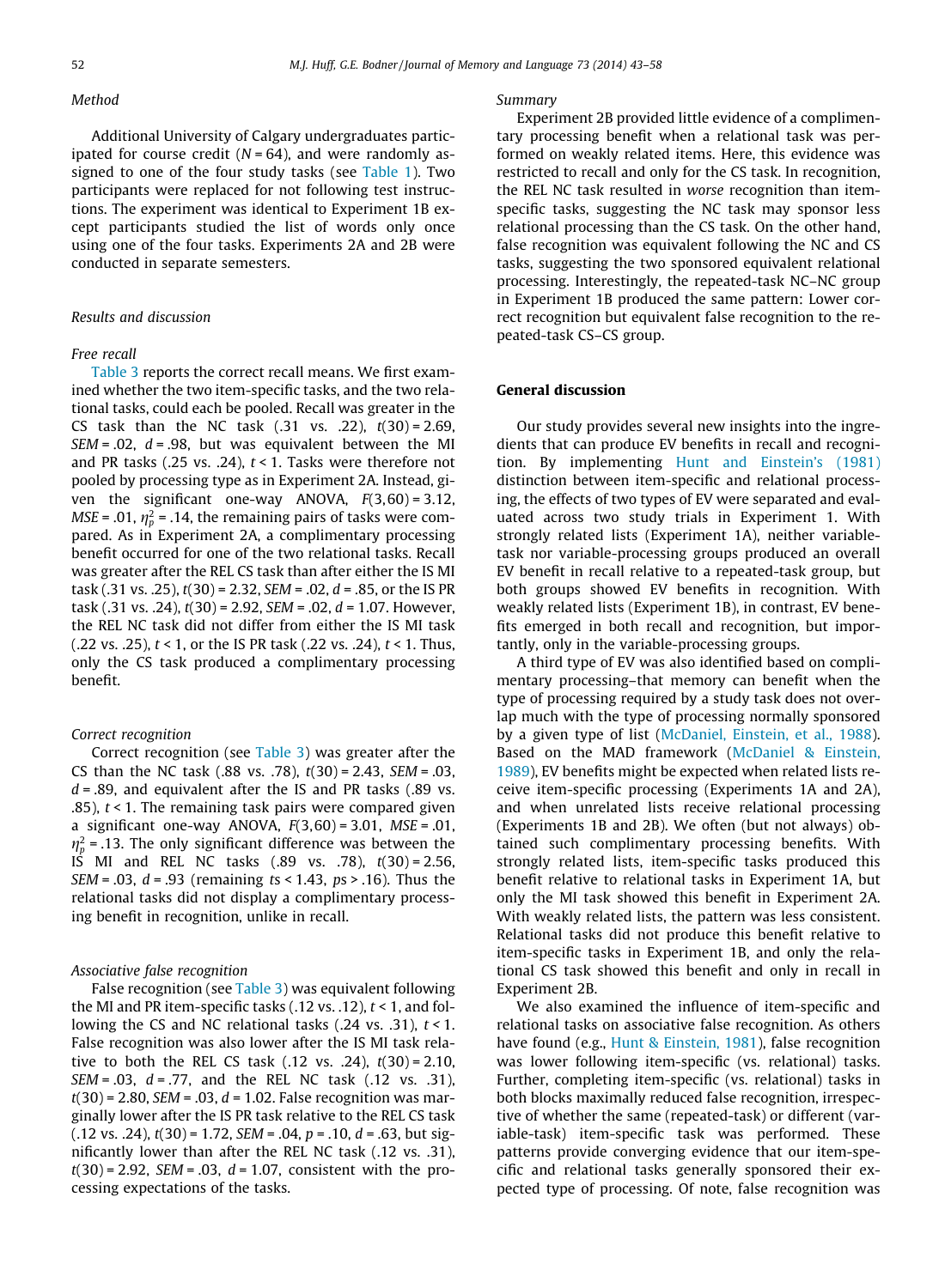equivalent between the IS–REL (i.e., variable-processing) and REL–REL conditions across list types. Interestingly, completing an item-specific task did not protect memory from associative memory illusions if a relational task was also performed on the same set of items.

## On the hunt for EV BENEFITS

By separating two types of EV—namely variable processing and variable tasks—our study helps provide some resolution of the long-inconsistent EV literature. Specifically, we propose that performing both item-specific and relational processing at study, either across trials or within trials by crossing processing type with list type (i.e., complimentary processing), may generally foster EV benefits. Prior studies have relied on variable-task conditions to test the EV hypothesis (e.g., [Greene & Stillwell, 1995; Postman](#page-14-0) [& Knecht, 1983; Young & Bellezza, 1982](#page-14-0)), but prior evidence that variable processing improves memory ([Einstein](#page-14-0) [& Hunt, 1980; Hunt & Einstein, 1981\)](#page-14-0) was overlooked. The present experiments are the first to compare variable processing to both variable task and repeated task conditions.

Three potential boundary conditions for EV benefits were also identified. First, variable tasks generally did not produce EV benefits (cf. recognition in Experiment 1A). Second, variable processing EV benefits were limited to weakly related study lists. Third, the complementary processing type of EV benefit was limited to strongly related lists. That reliable EV benefits are not ubiquitous may help resolve the discrepant patterns reported in the EV literature.

#### Accounts of EV effects

Our study helps inform accounts of EV effects. As reviewed in our introduction, EV has long been postulated to occur when multiple contextual elements become associated with study items [\(Estes, 1950; Hintzman, 1974;](#page-14-0) [Melton, 1970\)](#page-14-0). Such accounts do not acknowledge a role for processing type in modulating the strength of these associations. The sensitivity of EV effects to processing type suggests that EV benefits are not due to the sheer number of elements encoded, but critically depend on qualitative aspects of these associations. Performing both item-specific and relational processing at study fosters different types of associations between elements and study items that confer different potential memory benefits at test.

By acknowledging the possibility that item-specific and relational processing lay down qualitatively different associations between encoded elements and study items, the notion of variable processing brings greater specificity to the traditional EV view. We have adopted a qualitative processing-based view of these associations rather than assuming a quantitative difference in the number of encoded elements across item repetitions (cf. [Johnston &](#page-15-0) [Uhl, 1976\)](#page-15-0). As such, variable processing likely operates to bias the associations formed with specific contextual elements. In contrast, variable tasks more closely approximate the traditional EV view, however, this condition typically failed to produce EV benefits. Thus, biasing the types of associations formed between elements and studied items through variable processing may drive EV benefits.

A remaining issue is how EV modifies associations between study items and encoded elements. Two accounts may provide insight into this association process. [Hintz](#page-14-0)[man's \(2004\)](#page-14-0) recursive reminding hypothesis suggests that reminding of a study item's previous occurrence is required for the encoding of novel elements. This hypothesis does not specify how elements become associated to study items per se, only that subsequent presentations of items must remind a participant of the initial presentation. Separately, component-levels theory [\(Glenberg, 1979](#page-14-0)) suggests that several types of elements are encoded over multiple presentations and that these elements interact to enhance memory. Like component levels, the itemspecific/relational processing approach to EV highlights the importance of qualitative differences across encodings.

The qualitative aspect of variable processing in producing EV benefits could also have implications for accounts of other memory phenomena such as the spacing effect [\(Glenberg, 1977, 1979\)](#page-14-0) and the retrieval-practice effect [\(Roediger & Karpicke, 2006](#page-15-0)). Researchers have invoked the EV hypothesis to account for memory benefits such as these. If EV contributes to these effects then it should be possible to show that variable processing is induced across study and/or test trials in these paradigms as well, providing an important avenue for future research.

## Complimentary processing benefits: EV within a single study trial?

Our experiments highlight the role of study list structure in shaping whether a given type of processing will benefit memory. As reviewed above, the notion that different types of study list sponsor different types of processing is not new (e.g., Hunt & Seta, 1984; [McDaniel, Einstein,](#page-15-0) [et al., 1988\)](#page-15-0). In general, the effectiveness of an itemspecific or relational study task is inversely related to the type of processing fostered by the study materials has also been well documented [\(Hunt & Einstein, 1981; McDaniel,](#page-15-0) [Einstein, et al., 1988\)](#page-15-0). We extended these classic demonstrations by showing interactive effects between taskand list-sponsored processing across study blocks, thus linking these effects with the EV literature.

Consistent with the MAD framework, we found evidence that strongly related lists sponsor relational processing, and weakly related lists sponsor less relational processing (rather than sponsoring item-specific processing). Moreover, we obtained complimentary processing benefits for MI and PR item-specific tasks paired with strongly related lists in Experiment 1A, but only for the MI task in Experiment 2A. In contrast, these benefits were less consistently observed with weakly related word lists; a complimentary processing benefit was found in Experiment 2B, but only for the CS task and only in recall. Thus, the predicted benefits of processing overlap from the MAD framework were not always obtained.

Although it remains to be determined why complimentary processing benefits were sometimes absent, one possibility is that some of our tasks may have been more process pure than others. Memory tests are not generally process pure (e.g., [Jacoby, 1991](#page-15-0)), and the same is likely true of encoding tasks as well. For instance, the type of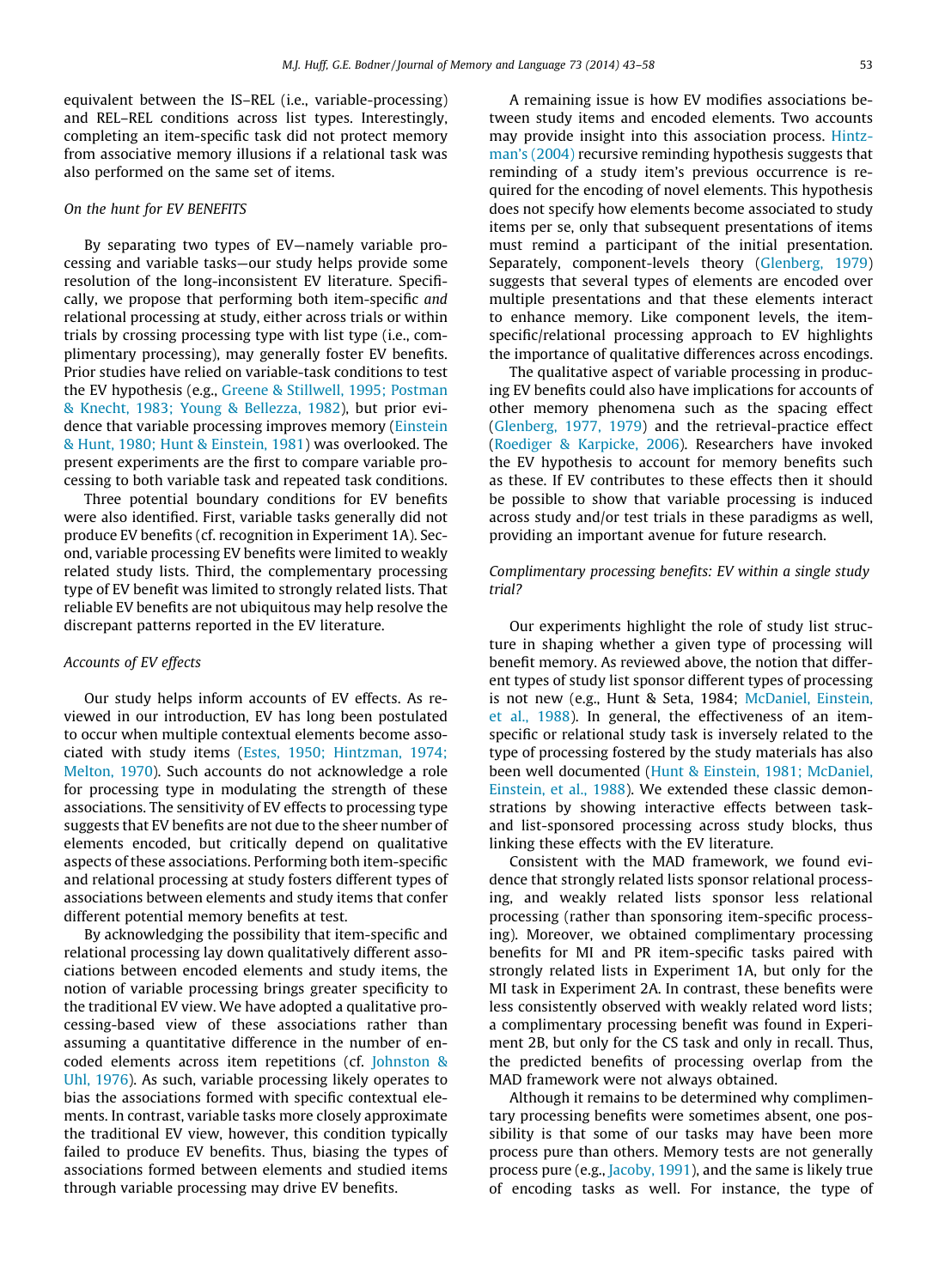relational processing sponsored by our CS and NC tasks likely differed. The CS task emphasizes the semantic relations among study items, whereas the NC task likely emphasizes temporal associations essential for story construction. Although researchers including ourselves have grouped tasks into neat processing typed clusters (e.g., [Hodge & Otani, 1996\)](#page-14-0), unique subtypes of item-specific and relational tasks may exist. The item-specific/relational processing framework has been silent to date regarding this possibility. Whether there are different subtypes of item-specific processing (e.g., perceptual vs. contextual) or relational processing (e.g., semantic vs. temporal) is therefore an important avenue for future research. Regardless, such differences would not compromise our finding that variable processing can produce EV benefits.

On a related note, the type of processing sponsored by a given list type may also not be process pure. For example, the absence of complimentary processing benefits with weakly related lists suggest that such lists still sponsor relational processing that would render relational tasks redundant. In addition, associative false recognition still occurred with weakly related lists, suggesting that the associative structure of these lists was sufficient to produce memory errors. Consistent with [Tulving's \(1962\)](#page-15-0) argument that participants naturally organize study items, even completely unrelated lists may sponsor relational processing. Thus, relational processing may represent the default type of processing participants utilize when studying lists of items. If so, it may prove difficult to construct lists that sponsor only item-specific processing, and hence that produce a complimentary processing benefit with relational tasks.

Other evidence suggests that participants automatically establish relations between items that are, at least on the surface, unrelated. For example, mediated priming refers to facilitation in responding to a target word (e.g., box) that is preceded by prime (e.g., beach) related only indirectly through a nonpresented mediator (e.g., sand), relative to prime-target pairs that do not share a mediator [\(Balota &](#page-14-0) [Lorch, 1986; Chwilla & Kolk, 2002](#page-14-0)). This facilitation also occurs when study items that are indirectly related (and therefore appear unrelated) produce false recognition of an indirectly related nonpresented item [\(Huff, Coane,](#page-15-0) [Hutchison, Grasser, & Blais, 2012\)](#page-15-0). In sum, even with unrelated lists, participants may perform relational processing either via intentional subjective organization (e.g., [Tulving,](#page-15-0) [1962](#page-15-0)) or a more automatic process (e.g., [Anderson, 1983](#page-14-0)).

#### A few additional future directions

Above we suggested several areas for follow-up research. Here we note a few limitations of our experiments that should also be remedied.

To begin, we obtained near-ceiling recognition rates, precluding strong conclusions about whether variable processing produces a larger EV benefit than variable tasks. Of course, this is not an unusual outcome when a recognition test follows initial recall (e.g., [Burns, Burns,](#page-14-0) [& Hwang, 2011; Hunt & Einstein, 1981; McDaniel,](#page-14-0) [Einstein, et al., 1988](#page-14-0)). Anticipating this, we took steps to keep recognition off ceiling here, including using long study lists and filler tasks, to little avail. Given that initial recall testing can inflate subsequent correct recognition (e.g., [Huff et al., 2012; Roediger & McDermott, 1995\)](#page-15-0), eliminating the initial recall test would reduce hit rates allowing clearer conclusions to be drawn. In addition, given that massed study improves memory within a short retention interval (e.g., [Balota, Duchek, & Paullin, 1989\)](#page-14-0), extending the retention interval would also likely be effective.

It will also be important to test the generality of our results using additional item-specific (e.g., familiarity ratings) and relational (e.g., integrative imagery) tasks. This future direction is also important given our two item-specific tasks, and our two relational tasks did not produce the parallel outcomes when a single block was used (in Experiment 2, cf. Experiment 1). Task analyses could also be useful for predicting the relative amount of item-specific vs. relational processing that a given task will produce. Such analyses could also be useful for identifying how effective different item-specific and relational processing subtypes are at producing EV benefits.

Increasing the number of study blocks would also be informative. With one exception ([Maskarinec &](#page-15-0) [Thompson, 1976](#page-15-0)), published studies have yet to examine EV effects using more than two blocks. There may be an ideal ratio of item-specific to relational tasks across blocks for maximizing EV benefits. For example, completing several relational processing tasks and one itemspecific task may result in a larger EV benefit than completing several item-specific tasks and one relational task, or vice versa, depending on list type. This remains an open question.

A critical question is whether EV benefits are driven by how participants encode information at study (e.g., increased elaborative encoding) and/or by how they utilize that information at test (e.g., increased memory monitoring). Traditionally, EV refers to variations at encoding, but it does not specify whether the benefits of EV are due to processes that occur at encoding and/ or at retrieval. The separation of these loci in various memory paradigms has received considerable attention from researchers, and includes use of signal-detection indices [\(Gunter, Bodner, & Azad, 2007; Huff & Bodner,](#page-14-0) [2013](#page-14-0)), within-subjects designs ([Schacter, Israel, & Racine,](#page-15-0) [1999](#page-15-0)), and inclusion tests [\(Hege & Dodson, 2004; Hunt](#page-14-0) [et al., 2011](#page-14-0)).

Finally, irrespective of whether the locus of EV benefits is at encoding and/or at retrieval, EV may be of great utility for students and educators alike. This important potential warrants exploration. We found that EV benefits were restricted to weakly related word lists and variable-processing conditions, but future research should examine whether EV benefits extend to educationally relevant materials. Can item-specific or relational processing be implemented when reading paragraphs of text for meaning, learning mathematical formulas, or memorizing historical facts? Do students already use such techniques? Do the materials need to be weakly related (and if so, what are weakly related study materials, functionally)? Adapting the EV paradigm toward these questions provides a profitable avenue of research.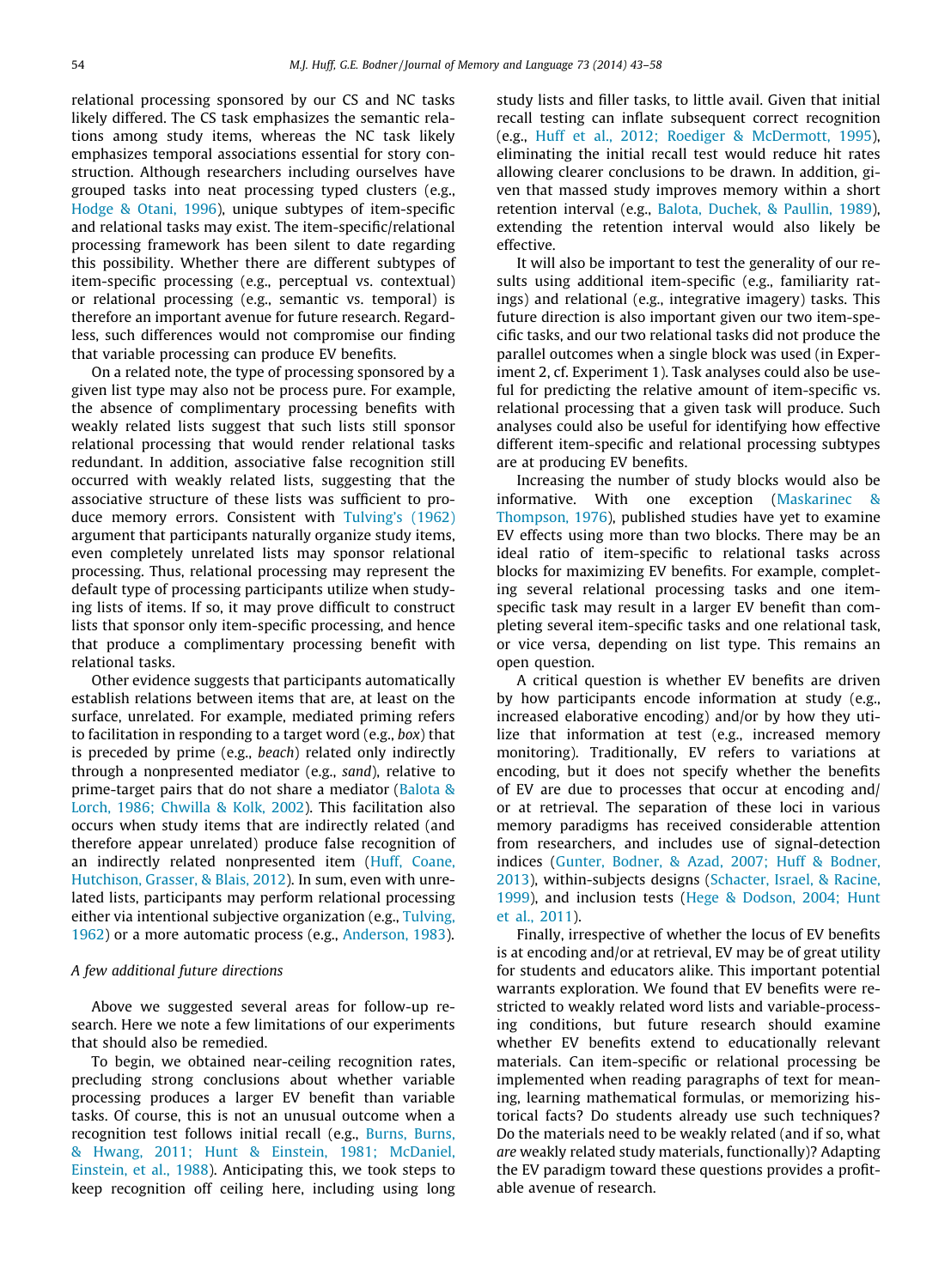#### Conclusion

The present study aimed to reinvigorate research on EV as a means of improving memory. Three types of EV benefit were identified. Limited EV benefits occurred when the study task, but not the type of processing, varied across study experiences. More robust EV benefits occurred when both the tasks and the type of processing the tasks required varied across study experiences. A third type of EV benefit occurred when the type of processing sponsored by a task and the type of processing sponsored by the study list were complementary rather than redundant with each other. For researchers, our study provides new support for an old hypothesis that has long been applied to a variety of memory phenomena. For students and educators, we hope that our study inspires the development of new applications for enhancing memory.

#### Acknowledgments

This study comprises the first author's doctoral dissertation and was supported by the Natural Sciences and Engineering Research Council of Canada (NSERC) Postgraduate Scholarship and by NIH grant 5T32AG000030-38 to M.J.H. and by an NSERC Discovery Grant to G.E.B. M.J.H. is now at Washington University in St. Louis. We extend special thanks to Sara Davis, Aram Lee, and Erin Shumlich for assistance in data collection.

## Appendix A

See Tables A1–A4.

## Appendix B

#### B.1. Experiments 1 and 2: Clustering analyses

False recognition was lower following item-specific than relational tasks in both Experiments 1 and 2, consistent with our tasks sponsoring the expected type of processing. Here an additional method for ensuring that the two processing types were manipulated as intended was explored, namely, using adjusted-ratio-of-clustering (ARC) indices [\(Roenker, Thompson, & Brown, 1971; Senkova & Otani,](#page-15-0) [2012\)](#page-15-0). ARC scores measure of the extent to which items reported during a free recall task are organized by category membership (0 = chance clustering, 1 = perfect clustering). ARC scores can be greater following relational than itemspecific tasks ([Einstein & Hunt, 1980](#page-14-0)), and have also been found to correlate with retention ([Mulligan, 2005](#page-15-0)).

An ARC score was calculated for each participant in each experiment. An inclusion requirement was that a participant recalled at least one item from each of the four categories. One MI group participant in Experiment 2B did not meet this requirement and was excluded, leaving 447 mean ARC scores for analysis (see [Table B1](#page-14-0)).

The MI/MI, PR/PR, MI/PR, MI, and PR groups across experiments formed the pooled IS group, and the CS/CS, NC/NC, CS/NC, CS, and NC groups formed the pooled REL group. A 2 (processing type: IS vs. REL)  $\times$  2 (list type: strongly related vs. weakly related) between-subjects AN-OVA was then conducted on the mean ARC scores. This analysis revealed a significant main effect of processing type,  $F(1,315) = 25.10$ ,  $MSE = .04$ ,  $\eta_p^2 = .07$ . Contrary to expectations, ARC scores were greater in the IS than the REL group (.35 vs. .23). A main effect of list type was also found,  $F(1,315) = 6.41$ ,  $MSE = .04$ ,  $\eta_p^2 = .02$ , confirming that ARC scores were greater with strongly related lists than weakly related lists (.32 vs. .26). The interaction was not significant,  $F(1,315) = 1.32$ ,  $MSE = .04$ ,  $p = .25$ .

ARC scores were also expected to be greater for groups that produced (vs. did not produce) an EV benefit, based on the finding that clustering improves retention ([Mulligan,](#page-15-0) [2005\)](#page-15-0). Therefore, ARC scores were expected to be greater in the variable-processing groups relative to the variabletask and repeated-task groups with weakly related lists (Experiments 1B and 2B), but not with strongly related lists (Experiment 1A and 2A). A 3 (group: repeated task vs. variable task vs. variable processing)  $\times$  2 (list type: strongly related vs. weakly related) between-subjects ANOVA revealed only a main effect of list type,  $F(1,314) = 5.89$ ,  $MSE = .04$ ,  $\eta_p^2 = .02$  (other  $Fs < 1.62$ ,  $ps > .20$ ). ARC scores were greater for strongly (vs. weakly) related lists (.34 vs. .29). Variable processing did not result in greater clustering.

As expected, clustering was greater following strongly (vs. weakly) related lists, but unexpectedly, ARC scores

#### Table A1

Experiments 1A and 1B: mean (SD) proportion of recalled list items and critical items, and average number of extra-list intrusions.

| Group/tasks         |            | Exp. 1A: Strongly related lists |            |            | Exp. 1B: Weakly related lists |            |  |  |
|---------------------|------------|---------------------------------|------------|------------|-------------------------------|------------|--|--|
|                     | List items | Critical items                  | Intrusions | List items | Critical items                | Intrusions |  |  |
| Repeated task       | .38(.10)   | .01(.02)                        | .19(.61)   | .36(.07)   | .00(.02)                      | .33(.68)   |  |  |
| $IS-IS$ ( $MI/MI$ ) | .42(.08)   | .01(.03)                        | .06(0.25)  | .33(.07)   | .00(.00)                      | .13(.34)   |  |  |
| $IS-IS$ ( $PR/PR$ ) | .39(.09)   | .01(.02)                        | .06(0.25)  | .38(.06)   | .00(.00)                      | .19(.54)   |  |  |
| REL-REL (CS/CS)     | .33(.09)   | .02(.03)                        | .13(0.34)  | .37(.06)   | .01(.02)                      | .25(.44)   |  |  |
| REL-REL (NC/NC)     | .39(.14)   | .01(.02)                        | .50(1.10)  | .35(.09)   | .01(.03)                      | .75(1.00)  |  |  |
| Variable task       | .40(.10)   | .01(.02)                        | .16(0.51)  | .34(.08)   | .00(.02)                      | .53(1.14)  |  |  |
| $IS-IS$ ( $MI/PR$ ) | .44(.10)   | .00(0.01)                       | .00(.00)   | .36(.08)   | .00(.00)                      | .31(.49)   |  |  |
| REL-REL (CS/NC)     | .36(.10)   | .02(0.03)                       | .31(.70)   | .33(.08)   | .01(.02)                      | .75(1.49)  |  |  |
| Variable processing | .40(.08)   | .02(.04)                        | .27(.98)   | .39(.08)   | .01(.02)                      | .19(.56)   |  |  |
| $IS-REL (MI/CS)$    | .40(0.06)  | .03(.06)                        | .69(1.91)  | .39(.09)   | .00(.02)                      | .31(.79)   |  |  |
| IS-REL (MI/NC)      | .44(.09)   | .02(0.04)                       | .13(0.38)  | .39(.12)   | .01(.02)                      | .06(.25)   |  |  |
| IS-REL (PR/CS)      | .40(.09)   | .02(.03)                        | .00(.00)   | .38(.07)   | .01(.02)                      | .31(.70)   |  |  |
| IS-REL (PR/NC)      | .38(.07)   | .02(.03)                        | .25(0.45)  | .40(0.06)  | .01(.02)                      | .06(.25)   |  |  |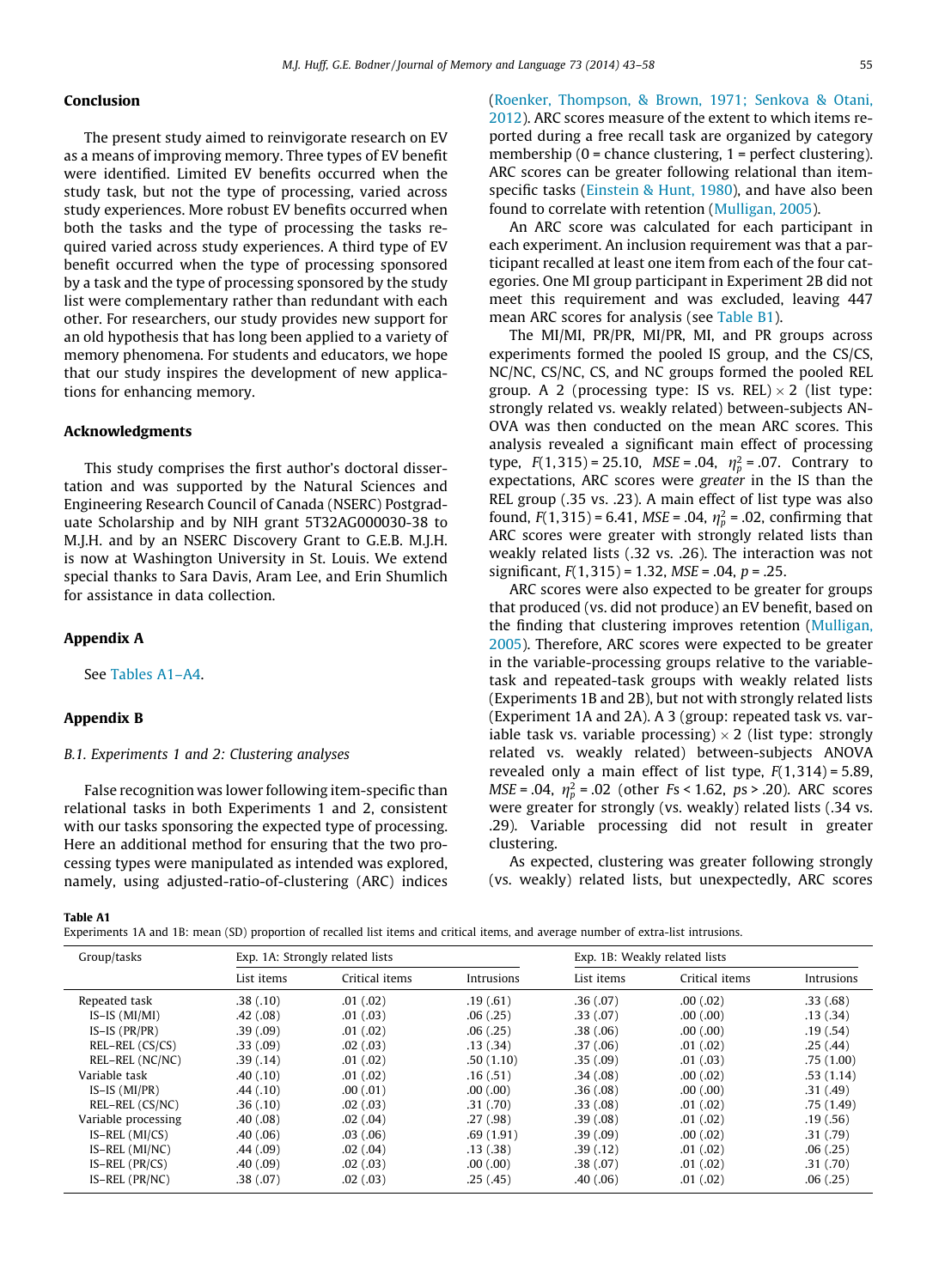#### <span id="page-13-0"></span>Table A2

Experiments 1A and 1B: mean (SD) proportion of "old" recognition responses to correctly studied list items (hits), nonstudied control items (false alarms), nonstudied critical items (CI false alarms), nonstudied critical control items (false alarms).

| Group/tasks          | Exp. 1A: Strongly related lists |            |           |                | Exp. 1B: Weakly related lists |            |           |                |
|----------------------|---------------------------------|------------|-----------|----------------|-------------------------------|------------|-----------|----------------|
|                      | List                            | List items | Critical  | Critical items | List                          | List items | Critical  | Critical items |
|                      | items                           | controls   | items     | controls       | items                         | controls   | items     | controls       |
| Repeated task        | .91(.08)                        | .01(.02)   | .19(.17)  | .01(.02)       | .93(.07)                      | .02(.03)   | .11(.10)  | .02(.04)       |
| $IS-IS$ ( $MI/MI$ )  | .97(0.03)                       | .01(.01)   | .13(.18)  | .01(.02)       | .95(.05)                      | .01(.02)   | .06(.06)  | .01(.02)       |
| $IS-IS$ ( $PR/PR$ )  | .92(.03)                        | .02(0.02)  | .17(0.14) | .01(.03)       | .95(.06)                      | .02(0.03)  | .11(.10)  | .02(.03)       |
| REL-REL (CS/CS)      | .90(.09)                        | .01(.03)   | .31(.17)  | .01(.03)       | .93(0.08)                     | .01(.02)   | .12(.11)  | .02(.03)       |
| REL- REL (NC/NC)     | .85(.07)                        | .01(.02)   | .17(0.14) | .01(.02)       | .87(.07)                      | .03(0.03)  | .13(0.09) | .04(.05)       |
| Variable task        | .94(.04)                        | .01(.03)   | .25(.25)  | .02(.05)       | .93(.07)                      | .03(0.04)  | .14(0.16) | .04(.06)       |
| $IS-IS$ ( $MI/PR$ )  | .96(.04)                        | .01(.03)   | .14(0.16) | .00(0.01)      | .96(.06)                      | .02(.03)   | .09(0.08) | .03(.06)       |
| REL-REL (CS/NC)      | .93(0.04)                       | .01(.03)   | .36(.27)  | .04(.07)       | .90(0.07)                     | .04(0.05)  | .19(.20)  | .04(.05)       |
| Variable processing  | .94(.05)                        | .02(.03)   | .28(.22)  | .04(.07)       | .95(.05)                      | .02(.03)   | .13(.13)  | .02(.04)       |
| IS-REL (MI/CS)       | .94(.05)                        | .02(.04)   | .22(.18)  | .04(.07)       | .97(.03)                      | .02(.02)   | .11(.11)  | .01(.03)       |
| IS-REL (MI/NC)       | .94(.07)                        | .03(0.05)  | .35(.28)  | .05(.12)       | .94(.06)                      | .02(.03)   | .15(.12)  | .04(.05)       |
| $IS-REL$ ( $PR/CS$ ) | .95(.05)                        | .01(.02)   | .28(.19)  | .03(0.04)      | .95(.04)                      | .02(.02)   | .16(0.17) | .01(.02)       |
| IS-REL (PR/NC)       | .94(0.04)                       | .02(.02)   | .27(.19)  | .03(0.05)      | .95(.05)                      | .04(.07)   | .15(.12)  | .04(.05)       |

were greater following item-specific (vs. relational) tasks (cf. [Einstein & Hunt, 1980](#page-14-0)). This pattern is also divergent from demonstrations that item-specific processing reduces associative false recognition (e.g., [Huff & Bodner, 2013;](#page-15-0) [Hunt et al., 2011\)](#page-15-0).

However, a closer look at other studies reveals that greater clustering for item-specific (vs. relational) processing is not unprecedented. [Hodge and Otani \(1996\)](#page-14-0) reported that item-specific PR and MI tasks showed greater ARC scores than relational tasks such as NC and relational imagery. Similarly, [Hunt and Seta \(1984,](#page-15-0) Experiment 1) examined ARC clustering for item-specific and relational tasks when studying lists of items that differed in terms

of the number of exemplars studied from a category set. Lists ranged from 2 to 16 exemplars per category set. When 2 exemplars from each category were study, ARC scores were greater following a relational (vs. item-specific) task. Conversely, when the number of exemplars from each category increased from 4 to 16, item-specific tasks resulted in equivalent or numerically greater clustering scores than relational tasks. The authors stated that larger category set sizes are more accessible in memory than smaller sets and once a category was accessed, item-specific information is required to recall individual items, inflating clustering measures. Our study utilized 20 exemplars from each category set which likely enhanced category accessibility.

Table A3

Experiments 2A and 2B: mean (SD) proportion of list items correctly recalled, critical items falsely recalled, and average number of extra-list intrusions.

| Group/tasks                                                         | Exp. 1A: Strongly related lists |                       |                       |                      | Exp. 1B: Weakly related lists |                        |  |  |
|---------------------------------------------------------------------|---------------------------------|-----------------------|-----------------------|----------------------|-------------------------------|------------------------|--|--|
|                                                                     | List items                      | Critical items        | Intrusions            | List items           | Critical items                | Intrusions             |  |  |
| Item-specific processing<br>Mental imagery<br>Pleasantness ratings  | .37(.12)<br>.29(.09)            | .00(0.01)<br>.04(.05) | .19(.40)<br>.44(1.03) | .25(.08)<br>.24(.08) | .01(.02)<br>.02(.05)          | .69(.79)<br>.94(1.39)  |  |  |
| Relational processing<br>Category sorting<br>Narrative construction | .28(.06)<br>.27(.09)            | .05(.07)<br>.02(0.03) | .31(.48)<br>.75 (.93) | .31(.06)<br>.22(.12) | .00(0.01)<br>.00(.00)         | .44(.73)<br>2.13(2.85) |  |  |

#### Table A4

Experiments 2A and 2B: mean (SD) proportion of ''old'' recognition responses to correctly studied list items (hits), nonstudied control items (false alarms), nonstudied critical items (CI false alarms), nonstudied critical control items (false alarms).

| Group/task                                                        |                       | Exp. 1A: Strongly related lists |                      |                            |                      | Exp. 1B: Weakly related lists        |                      |                            |
|-------------------------------------------------------------------|-----------------------|---------------------------------|----------------------|----------------------------|----------------------|--------------------------------------|----------------------|----------------------------|
|                                                                   | List<br>items         | List items<br>controls          | Critical<br>items    | Critical items<br>controls | List<br>items        | List items<br>controls               | Critical<br>items    | Critical items<br>controls |
| Item-specific tasks<br>Mental imagery<br>Pleasantness<br>ratings  | .93(0.05)<br>.87(.14) | .02(.03)<br>.04(.09)            | .15(.10)<br>.24(.16) | .03(0.06)<br>.06(0.07)     | .89(.08)<br>.85(.14) | .05(.06)<br>.03(.04)                 | .12(.09)<br>.12(.10) | .05(.09)<br>.03(0.05)      |
| Relational tasks<br>Category sorting<br>Narrative<br>construction | .83(.10)<br>.82(.11)  | .02(0.04)<br>.02(.03)           | .28(.18)<br>.26(.16) | .02(.08)<br>.04(.07)       | .88(.08)             | .02(0.02)<br>$.78(0.16)$ $.17(0.18)$ | .24(.22)<br>.31(.23) | .02(0.05)<br>.21(.24)      |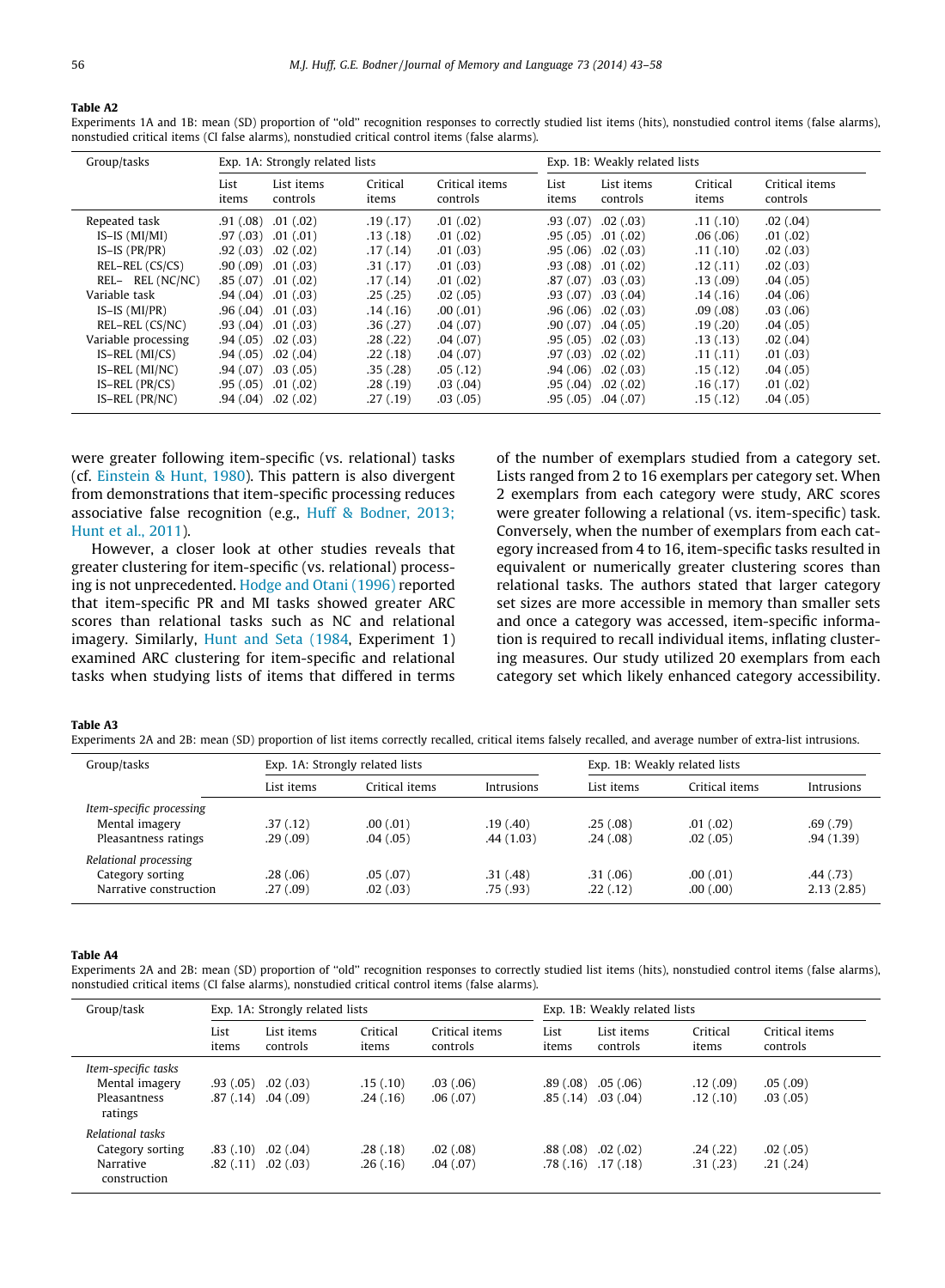#### <span id="page-14-0"></span>Table B1

Adjusted-Ratio-of-Clustering (ARC) scores (SD) for Experiments 1 and 2.

| Group/task(s)                | Strongly related<br>lists | Weakly related<br>lists |
|------------------------------|---------------------------|-------------------------|
| Repeated tasks (Exp. 1)      | .31(.21)                  | .24(.23)                |
| $IS-IS$ ( $MI-MI$ )          | .46(.16)                  | .32(.18)                |
| $IS-IS$ ( $PR-PR$ )          | .34(.18)                  | .26(.23)                |
| REL-REL(CS-CS)               | .30(.24)                  | .37(.13)                |
| REL-REL (NC-NC)              | .15( .16)                 | .03(.21)                |
| Variable tasks (Exp. 1)      | .38(.23)                  | .28(.21)                |
| $IS-IS$ ( $MI-PR$ )          | .50 (.21)                 | .38(.21)                |
| REL-REL(CS-NC)               | .27(.19)                  | .19(.19)                |
| Variable processing (Exp. 1) | .34(.21)                  | .32(.18)                |
| IS-REL (MI-NC)               | .27 (.19)                 | .24(.15)                |
| IS-REL (MI-CS)               | .45(.19)                  | .44(.18)                |
| IS-REL (PR-NC)               | .28(.18)                  | .24(.16)                |
| IS-REL (PR-CS)               | .37(.23)                  | .35(.17)                |
| Single task (Exp. 2)         | .29(.23)                  | .24(.23)                |
| IS(MI)                       | .39(.22)                  | .32(.18)                |
| $IS$ ( $PR$ )                | .27(.24)                  | .26(.23)                |
| REL (CS)                     | .31(.25)                  | .37(.13)                |
| REL (NC)                     | .21(.22)                  | .03(.22)                |

Thus it is perhaps unsurprising that item-specific tasks resulted in greater clustering.

These findings challenge the utility of using ARC clustering scores as a metric of item-specific and relational processing, at least when category set size is large. We suggest that other measures may provide better converging evidence of processing type. These include associative false memories (which we relied on in here) and cumulative recall curves (Burns & Hebert, 2005; Burns & Schoff, 1998) that assess item gains and losses over repeated tests (our use of a single 5 min recall test precluded a cumulative recall analysis). With these measures, item-specific and relational processing tasks such as ours produce consistent, expected patterns.

#### References

- Anderson, J. R. (1983). A spreading activation theory of memory. Journal of Verbal Learning and Verbal Behavior, 22, 261–295. [http://dx.doi.org/](http://dx.doi.org/10.1016/S0022-5371(83)90201-3) [10.1016/S0022-5371\(83\)90201-3.](http://dx.doi.org/10.1016/S0022-5371(83)90201-3)
- Balota, D. A., Duchek, J. M., & Paullin, R. (1989). Age-related differences in the impact of spacing, lag, and retention interval. Psychology and Aging, 4, 3–9. <http://dx.doi.org/10.1037/0882-7974.4.1.3>.
- Balota, D. A., Duchek, J. M., & Logan, J. M. (2007). Is expanded retrieval practice a superior form of spaced retrieval? A critical review of the extent literature. In Nairne, J. S. (Ed.), The foundations of remembering: Essays in honor of Henry L. Roediger III (pp. 83–105).
- Balota, D. A., & Lorch, R. F. (1986). Depth of automatic spreading activation: Mediated priming effects in pronunciation but not lexical decision. Journal of Experimental Psychology: Learning, Memory, and Cognition, 12, 336–345. [http://dx.doi.org/10.1037/](http://dx.doi.org/10.1037/0278-7393.12.3.336) [0278-7393.12.3.336.](http://dx.doi.org/10.1037/0278-7393.12.3.336)
- Battig, W. F., & Montague, W. E. (1969). Category norms for verbal items in 56 categories: A replication and extension of the Connecticut category norms. Journal of Experimental Psychology Monograph, 80, 1–45. <http://dx.doi.org/10.1037/h0027577>.
- Bird, C. P., Nicholson, A. J., & Ringer, S. (1978). Resistance of the spacing effect to variations in encoding. The American Journal of Psychology, 91, 713–721. [http://dx.doi.org/10.2307/1421519.](http://dx.doi.org/10.2307/1421519)
- Bobrow, S. A. (1970). Memory for words in sentences. Journal of Verbal Learning and Verbal Behavior, 9, 363–372. [http://dx.doi.org/10.1016/](http://dx.doi.org/10.1016/S0022-5371(70)80074-3) [S0022-5371\(70\)80074-3](http://dx.doi.org/10.1016/S0022-5371(70)80074-3).
- Bower, G. H., Lesgold, A. M., & Tieman, D. (1969). Grouping operations in free recall. Journal of Verbal Learning and Verbal Behavior, 8, 481–493. [http://dx.doi.org/10.1016/S0022-5371\(69\)80092-7.](http://dx.doi.org/10.1016/S0022-5371(69)80092-7)
- Burns, D. J., Burns, S. A., & Hwang, A. J. (2011). Adaptive memory: Determining the proximate mechanisms responsible for the memorial advantage of survival processing. Journal of Experimental Psychology: Learning, Memory, and Cognition, 37, 206–218. [http://](http://dx.doi.org/10.1037/a0021325) [dx.doi.org/10.1037/a0021325.](http://dx.doi.org/10.1037/a0021325)
- Burns, D. J., & Hebert, T. (2005). Using cumulative-recall curves to assess the extent of relational and item-specific processing. Memory, 13, 189–199. <http://dx.doi.org/10.1080/09608210344000670>.
- Burns, D. J., & Schoff, K. M. (1998). Slow and steady often ties the race: Effects of item- specific and relational processing cumulative recall. Journal of Experimental Psychology: Learning, Memory, and Cognition, 24, 1041–1051. [http://dx.doi.org/10.1037/0278-7393.24.4.1041.](http://dx.doi.org/10.1037/0278-7393.24.4.1041)
- Cepeda, N. J., Pashler, H., Vul, E., Wixted, J. T., & Rohrer, D. (2006). Distributed practice in Verbal recall tasks: A review and quantitative synthesis. Psychological Bulletin, 132, 354–380. [http://dx.doi.org/](http://dx.doi.org/10.1037/0033-2909.132.3.354) [10.1037/0033-2909.132.3.354.](http://dx.doi.org/10.1037/0033-2909.132.3.354)
- Chwilla, D. J., & Kolk, H. H. J. (2002). Three-step priming in lexical decision. Memory & Cognition, 30, 217-225. [http://dx.doi.org/](http://dx.doi.org/10.3758/BF03195282) [10.3758/BF03195282](http://dx.doi.org/10.3758/BF03195282).
- Collins, A. M., & Loftus, E. F. (1975). A spreading activation theory of semantic processing. Psychological Review, 82, 407–428. [http://](http://dx.doi.org/10.1037/0033-295X.82.6.407) [dx.doi.org/10.1037/0033-295X.82.6.407](http://dx.doi.org/10.1037/0033-295X.82.6.407).
- D'Agostino, P. R., & DeRemer, P. (1973). Repetition effects as a function of rehearsal and encoding variability. Journal of Verbal Learning and Verbal Behavior, 12, 108–113. [http://dx.doi.org/10.1016/S0022-](http://dx.doi.org/10.1016/S0022-5371(73)80066-0) [5371\(73\)80066-0](http://dx.doi.org/10.1016/S0022-5371(73)80066-0).
- Dempster, F. N. (1987). Effects of variable encoding and spaced presentations on vocabulary learning. Journal of Educational Psychology, 79, 162-170. http://dx.doi.org/10.1037/002279, 162–170. [http://dx.doi.org/10.1037/0022-](http://dx.doi.org/10.1037/0022-0663.79.2.162) [0663.79.2.162.](http://dx.doi.org/10.1037/0022-0663.79.2.162)
- Einstein, G. O., & Hunt, R. R. (1980). Levels of processing and organization: Additive effects of individual-item and relational processing. Journal of Experimental Psychology: Learning, Memory, and Cognition, 6, 588–598. [http://dx.doi.org/10.1037/0278-7393.6.5.588.](http://dx.doi.org/10.1037/0278-7393.6.5.588)
- Elmes, D. G., & Bjork, R. A. (1975). The interaction of encoding and rehearsal processes in the recall of repeated and nonrepeated items. Journal of Verbal Learning and Verbal Behavior, 14, 30–42. [http://](http://dx.doi.org/10.1016/S0022-5371(75)80004-1) [dx.doi.org/10.1016/S0022-5371\(75\)80004-1](http://dx.doi.org/10.1016/S0022-5371(75)80004-1).
- Engelkamp, J., Biegelmann, U., & McDaniel, M. A. (1998). Relational and item-specific information: Trade-off and redundancy. Memory, 6, 307–333. <http://dx.doi.org/10.1080/741942360>.
- Estes, W. K. (1950). Toward a statistical theory of learning. Psychological Review, 57, 94–107. [http://dx.doi.org/10.1037/h0058559.](http://dx.doi.org/10.1037/h0058559)
- [Galbriath, R. C. \(1975\). Encoding variability and the concreteness effect in](http://refhub.elsevier.com/S0749-596X(14)00015-1/h0105) [paired-associate learning.](http://refhub.elsevier.com/S0749-596X(14)00015-1/h0105) Memory & Cognition, 3, 282-286.
- Gartman, L. M., & Johnson, N. F. (1972). Massed versus distributed repetition of homographs: A test of the differential-encoding hypothesis. Journal of Verbal Learning and Verbal Behavior, 11, 801–808. [http://dx.doi.org/10.1016/S0022-5371\(72\)80016-1](http://dx.doi.org/10.1016/S0022-5371(72)80016-1).
- Glenberg, A. M. (1977). Influences of retrieval processes on the spacing effect in free recall. Journal of Experimental Psychology: Human Learning and Memory, 3, 282–294. [http://dx.doi.org/10.1037/0278-](http://dx.doi.org/10.1037/0278-7393.3.3.282) [7393.3.3.282.](http://dx.doi.org/10.1037/0278-7393.3.3.282)
- [Glenberg, A. M. \(1979\). Component-levels theory of the effects of spacing](http://refhub.elsevier.com/S0749-596X(14)00015-1/h0120) [of repetitions on recall and recognition.](http://refhub.elsevier.com/S0749-596X(14)00015-1/h0120) Memory & Cognition, 7, [95–112.](http://refhub.elsevier.com/S0749-596X(14)00015-1/h0120)
- Greene, R. L., & Stillwell, A. M. (1995). Effects of encoding variability and spacing on frequency discrimination. Journal of Memory and Language, 34, 468–476. [http://dx.doi.org/10.1006/jmla.1995.1021.](http://dx.doi.org/10.1006/jmla.1995.1021)
- Gunter, R. W., Bodner, G. E., & Azad, T. (2007). Generation and mnemonic encoding induce a mirror effect in the DRM paradigm. Memory & Cognition, 35, 1083–1092. <http://dx.doi.org/10.3758/BF031934080>.
- Hege, A. C. G., & Dodson, C. S. (2004). Why distinctive information reduces false memories: Evidence for both impoverished relational encoding and distinctiveness heuristic accounts. Journal of Experimental Psychology: Learning, Memory, and Cognition, 30, 787–795. [http://](http://dx.doi.org/10.1037/0278-7393.30.4.787) [dx.doi.org/10.1037/0278-7393.30.4.787.](http://dx.doi.org/10.1037/0278-7393.30.4.787)
- [Hintzman, D. L. \(2004\). Judgment of frequency versus recognition](http://refhub.elsevier.com/S0749-596X(14)00015-1/h0145) [confidence: Repetition and recursive reminding.](http://refhub.elsevier.com/S0749-596X(14)00015-1/h0145) Memory & Cognition, 32[, 336–350. 10.103758/BF03196863](http://refhub.elsevier.com/S0749-596X(14)00015-1/h0145).
- [Hintzman, D. L. \(1974\). Theoretical implications of the spacing effect. In R.](http://refhub.elsevier.com/S0749-596X(14)00015-1/h0140) L. Solson (Ed.), [Theories in cognitive psychology: The Loyola symposium](http://refhub.elsevier.com/S0749-596X(14)00015-1/h0140) [\(pp. 386\). England: Lawrence Erlbaum.](http://refhub.elsevier.com/S0749-596X(14)00015-1/h0140)
- Hintzman, D. L., & Stern, L. D. (1978). Contextual variability and memory for frequency. Journal of Experimental Psychology: Human Learning and Memory, 4, 539–549. <http://dx.doi.org/10.1037/0278-73934.5.539>.
- [Hodge, M. H., & Otani, H. \(1996\). Beyond category sorting and](http://refhub.elsevier.com/S0749-596X(14)00015-1/h0155) [pleasantness rating: Inducing relational and item-specific](http://refhub.elsevier.com/S0749-596X(14)00015-1/h0155) processing. [Memory & Cognition, 24](http://refhub.elsevier.com/S0749-596X(14)00015-1/h0155), 110-115.